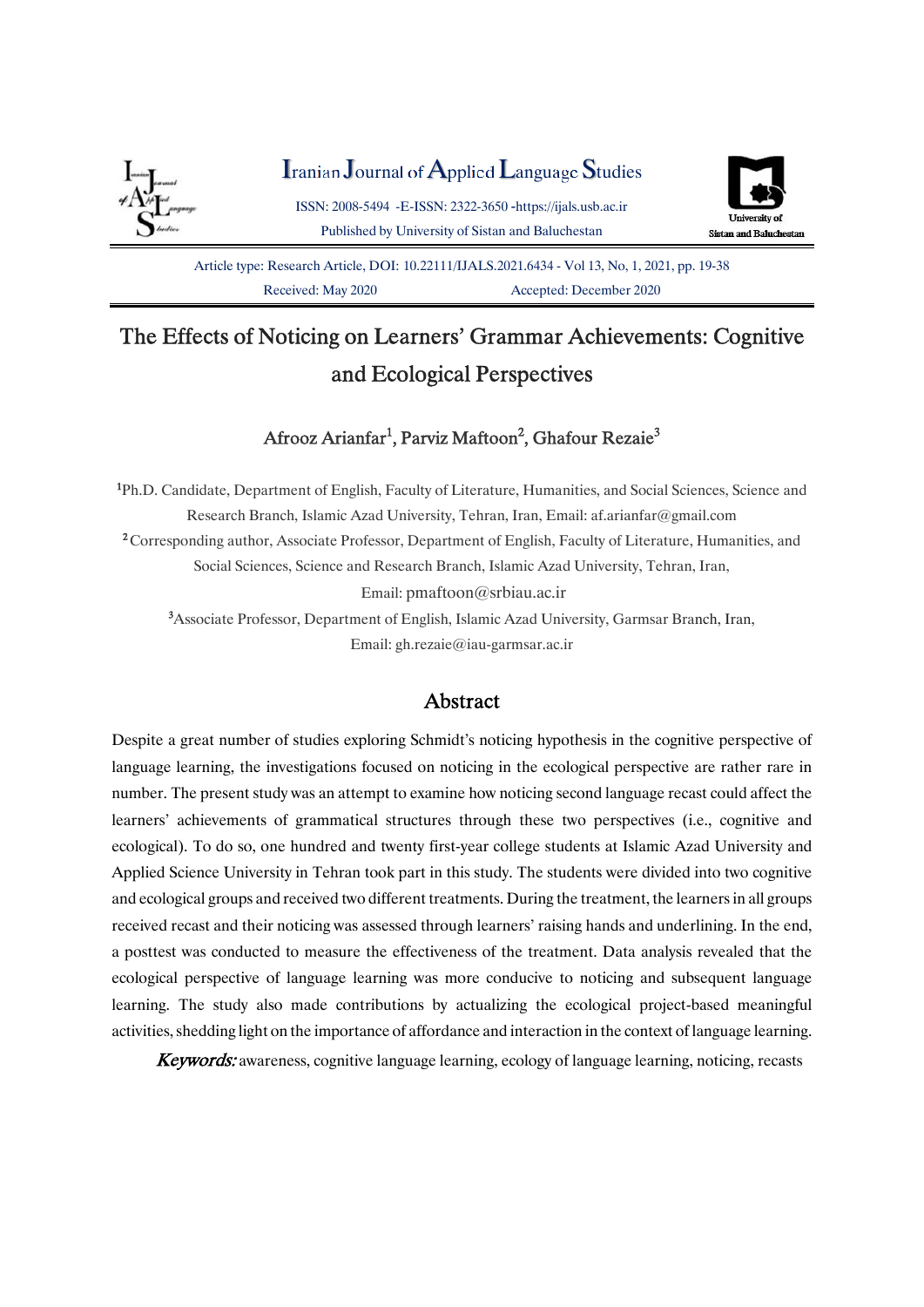# 1.Introduction

Attention and awareness, as fundamental parts of language learning in the second language  $(L2)$ classrooms (Mackey, 2006; Schmidt, 1990, 2001), has triggered the interest of many teachers and researchers in applied linguistics and second language acquisition (SLA). Although some researchers believe that SLA occurs implicitly, Schmidt (2010) argued that, despite a great deal of exposure to language, adult L2 learners usually fail to acquire it. In fact, L2 learning needs focused attention and more explicit modes of learning to get the result. The learners, as Schmidt (1990) maintained, are required to attend to and notice input to convert it to intake. That is why Schmidt's hypothesis (1990, 2001, 2010) is fundamental to current theories ofL2learningandiswidelyusedtoexplainakeystepintheacquisitionprocessesoflanguage.Hesuggested that learning requires attention because attention is "the necessary and sufficient condition for long-term storage" (Schmidt, 2001, p.16).

Many studies, in favor with Schmidt's (2001) noticing hypothesis, showed a positive effect of noticing on language learning (Baleghizadeh & Derakhshesh, 2012; Izumi, 2013; Khatib & Alizadeh, 2012; Mennim, 2007; Mirzaei et al., 2012; Navidinia et al., 2019; Ögeyik, 2017). Furthermore, Bielak and Pawlak (2013) argued that some pedagogical implementations like consciousness-raising tasks, enhanced input, a variety of task types, etc. could increase the amount of noticing during the learning process. Corrective feedback (CF), among these pedagogical applications, is wildly used to boost the amount of noticing in language education. CF, as some researchers (Goo & Mackey, 2013; Loewen & Sato, 2018; Long, 2015; Lyster et al., 2013 among others) argued, could provide learners with opportunities to compare their own production with the feedback and encourage them to modify their ungrammatical structures. According to Lyster and Ranta (1997), CF can be employed in forms of recast, explicit, metalinguistic, clarification requests, elicitation, and repetition.

Since the introduction of Schmidt's noticing hypothesis (1990), some studies have concentrated on verifying and validating the theory. Tomlin and Villa (1994) argued that only attention is necessary for SLA. Tomlin and Villa (1994) and some other scholars, like Curran and Klee (1993), disagreed with Schmidt's (1990) findings. Tomlin and Villa (1994) claimed that "none of the central components of attention - alertness, orientation, or detection--requires awareness, either to operate or as the result of processing" (p. 193). Put similarly, Truscott (1998) and Cross (2002) argued for the dissociation of awareness from learning. In fact, they asserted that the concept of noticing is vague and has no empirical support. In addition, regarding the necessity of attention for learning, Gass (1997) claimed that the strength of attention may be facilitating some kinds of learning but not others.

To wrap up the objections, it can be claimed that noticing is complex progress that requires researchers to investigate the efficiency of noticing under different instructions. For example, Leow (2006) inferred that attention to the target form alone may not be adequate to promote language internalization. Therefore, the assumptions about noticing need to be studied more in different contexts. The last years have witnessed a significant amount of research on the investigation of Schmidt's noticing hypothesis in the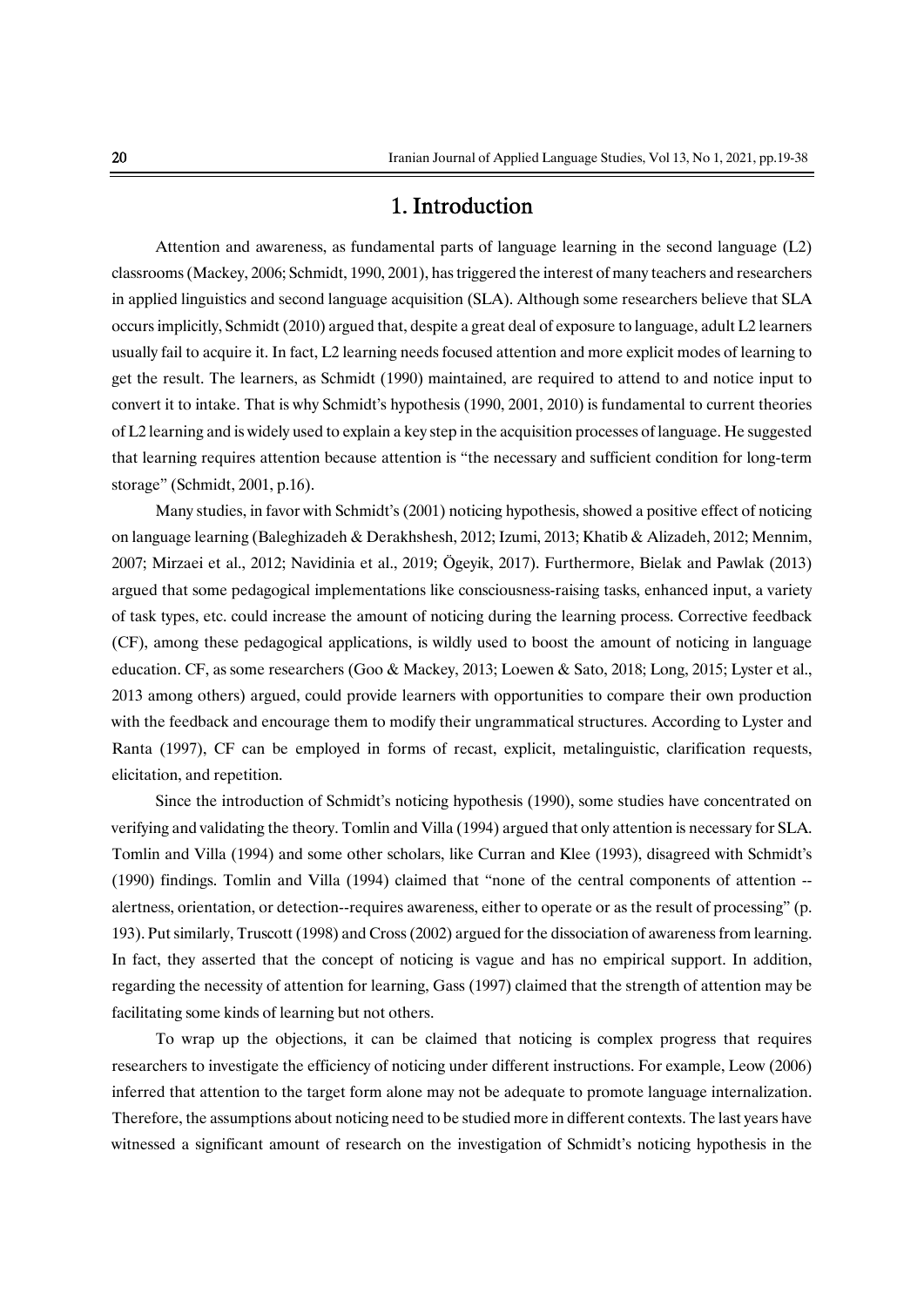cognitive perspective to language learning (CPLL); yet, minimal research attention has been directed towards examining the effects of noticing on language learning in the ecological perspective to language learning (EPLL). Van Lier (2004), in support of the ecological approach, referred to Vygotsky's (1962) sociocultural theory (SCT) by emphasizing the role of interaction. SCT was one of the trends which contributed to the emergence of EPLL. SCT concerns the relationship between language acquisition and social aspects of the language. SCT offered a new approach that language acquisition needs cognition and internalization in the form of interaction with more capable peers. However, Van Lier (2004) in EPLL, put more emphasis on the environment by stating that learning is formed in terms of the relationship between learners and the environment while they are being engaged in meaningful activities. What is perceived from EPLL is that the learners, who are aware, try to interact with the environment and pick up the language information they need for their activities. To further explore the concept of this relationship, the current study, took a critical look at these two perspectives to language learning and investigated the relationship between learners' noticing and its effect on their language learning in these two different perspectives.

# 2. Literature Review

### 2.1. Noticing from CPLL

The term noticing has been defined by many scholars. However, Schmidt (1990, p. 139) was among the first who claimed that "noticing is the necessary and sufficient condition for converting input into the intake." He defined noticing as "conscious registration of the occurrence of some event"  $(p. 29)$  and argued that learners must pay attention to input; additionally, Schmidt (1995), asserted that noticing is "nearly isomorphic with attention"  $(p, 1)$ .

As Schmidt (1990, 1995, 2001) held, noticing is a lower level of awareness, whereas understanding represents a higher level of awareness. According to Schmidt (2001), the objects of noticing are elements of the surface structure and examples of language rather than abstract rules. On the other hand, he considered understanding as a more complex stage of awareness at which learners reflect on patterns and underlying rules. He stated that although noticing is necessary and sufficient for learning, understanding, which includes metalinguistic awareness, is not required but is facilitative for L2 acquisition. Schmidt's noticing hypothesis has two versions. In its strong version, no learning occurs without awareness. To Schmidt (2001), "the concept of attention is necessary in order to understand virtually every aspect of second language acquisition" (p. 3). Schmidt (2010) later modified his hypothesis to make the weaker claim that noticing has facilitative effects on SLA.

Unlike Schmidt (1990, 1994, 1995, 2001), Tomlin and Villa (1994) believed that the concept of attention compromises at least three separate, but interrelated, components: *alertness, orientation*, and detection. Alertness, according to Tomlin and Villa, refers to "an overall, general readiness to deal with incoming stimuli or data" (p. 190). Tomlin and Villa further defined orientation as directing attentional resources "to some type or class of sensory information at the exclusion of others" (p. 191). The third and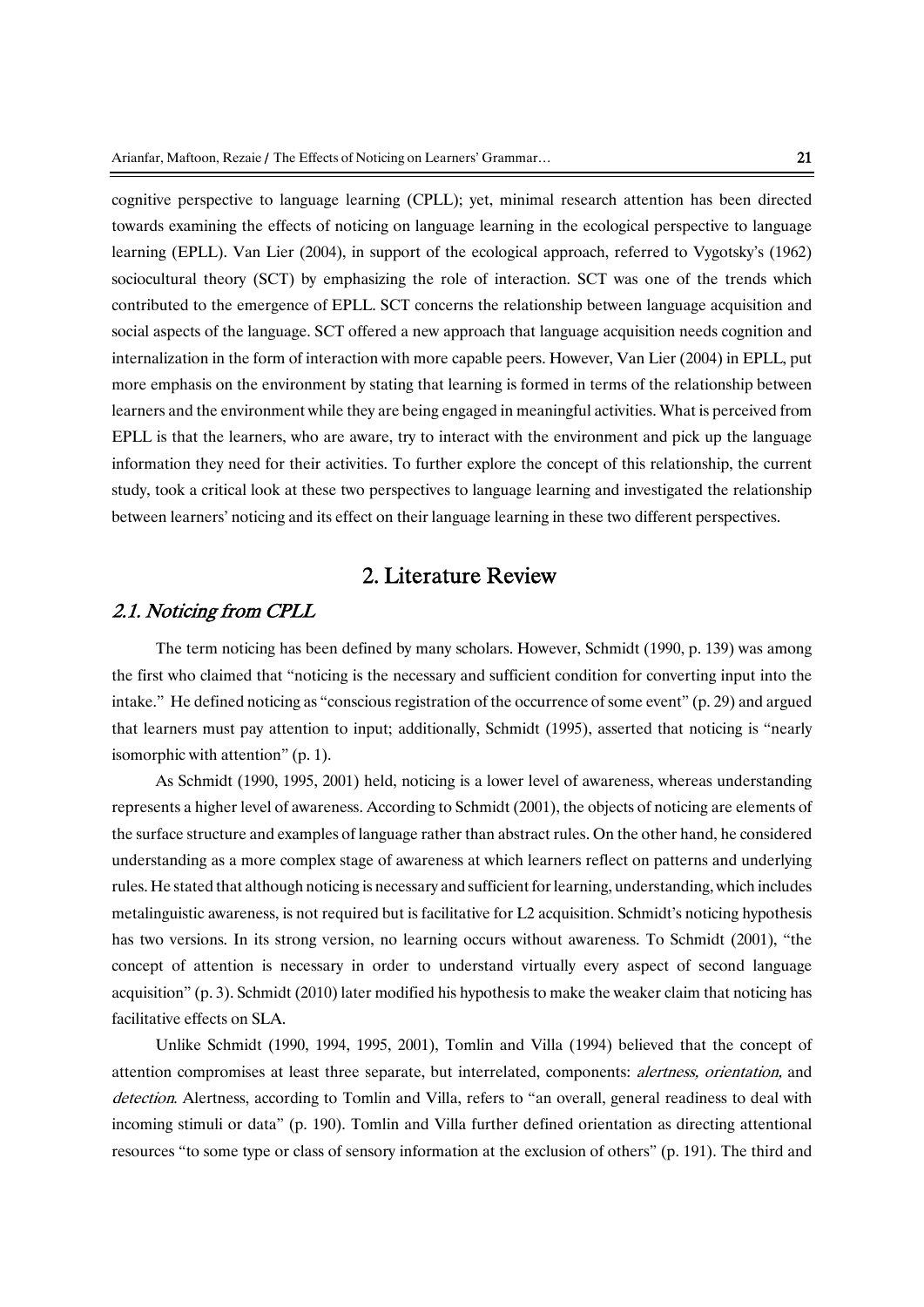the most crucial mechanism, according to Tomlin and Villa, is detection, which refers to "the cognitive" registration of some stimuli" (p. 190). Tomlin and Villa referred to detection as "the process by which particular exemplars are registered in memory and therefore could be made accessible to whatever the key processes are for learning, such as hypothesis formation and testing" (p. 193). The authors also proposed that none of the three components of attention requires awareness. They insisted that attention can occur without awareness although awareness necessarily requires attention.

Since attentional capacity is limited, and the learner has to attend to some elements of the input, Robinson (1995) reconciled the two different positions proposed by Tomlin and Villa (1994) and Schmidt (1990, 1993) by proposing a new model of the relationship between attention and memory. According to Robinson (1995), noticing is "detection plus rehearsal in short-term memory" (p. 296). In this regard, Robinson differentiated detection from noticing. He believed that detection is a necessity for noticing. In this sense, he believed that noticing refers to what is detected and then processed with awareness. Robinson, like Schmidt (1990), argued that noticing is necessary for learning.

Over the last years, noticing hypothesis has been receiving an increasing amount of attention from researchers in the field of SLA (Thi & Nhung, 2020). Ögeyik (2017), in a relatively recent study, compared 41 published studies on the effectiveness of noticing in language learning conducted in different countries from 2008 to 2016. Having reviewed the studies, the researcher found strong evidence confirming the positive effect of noticing on learning different language skills.

Similarly, Mennim (2007) examined the long-term effects of noticing on the oral output of Japanese English language learners by giving them classroom activities that could promote their noticing and conscious attention to form. During one academic year, the students were given some tasks that helped them notice L2 forms. The results of the study revealed that noticing had positive effects on students' language accuracy and helped them correct their errors.

In another study, Baleghizadeh and Derakhshesh (2012) examined the effect of task repetition and reactive focus-on-form on the oral output of four intermediate Iranian English as a Foreign Language (EFL) students. The authors found that task repetition had a positive effect on the accuracy of students' oral performance. Furthermore, Jafarpour et al. (2017) study investigated the effect of oral pushed output on the learning and retention of English perfect tenses. The findings of this study supported the facilitative effects of oral pushed output on the learning and retention of English perfect tenses.

In addition, Mirzaei et al., (2012) investigated the effect of noticing on low-intermediate and upperintermediate EFL students' use of correct English intonation patterns. The findings emphasized the positive effect of noticing on EFL students' intonation patterns, as well as the long-term effect of noticing on students' performance. Furthermore, Navidinia et al. (2019) investigated the effect of noticing on EFL students' speaking accuracy. They found that learners in the group which had been motivated to notice the input more had better speaking accuracy.

A considerable amount of research focused on factors that possibly affect learners' noticing of L2 (Amar,2008;Amar&Spada,2006;Birjandi&Ahangari,2008;Bygate,2001;Hanaoka& Izumi,2012;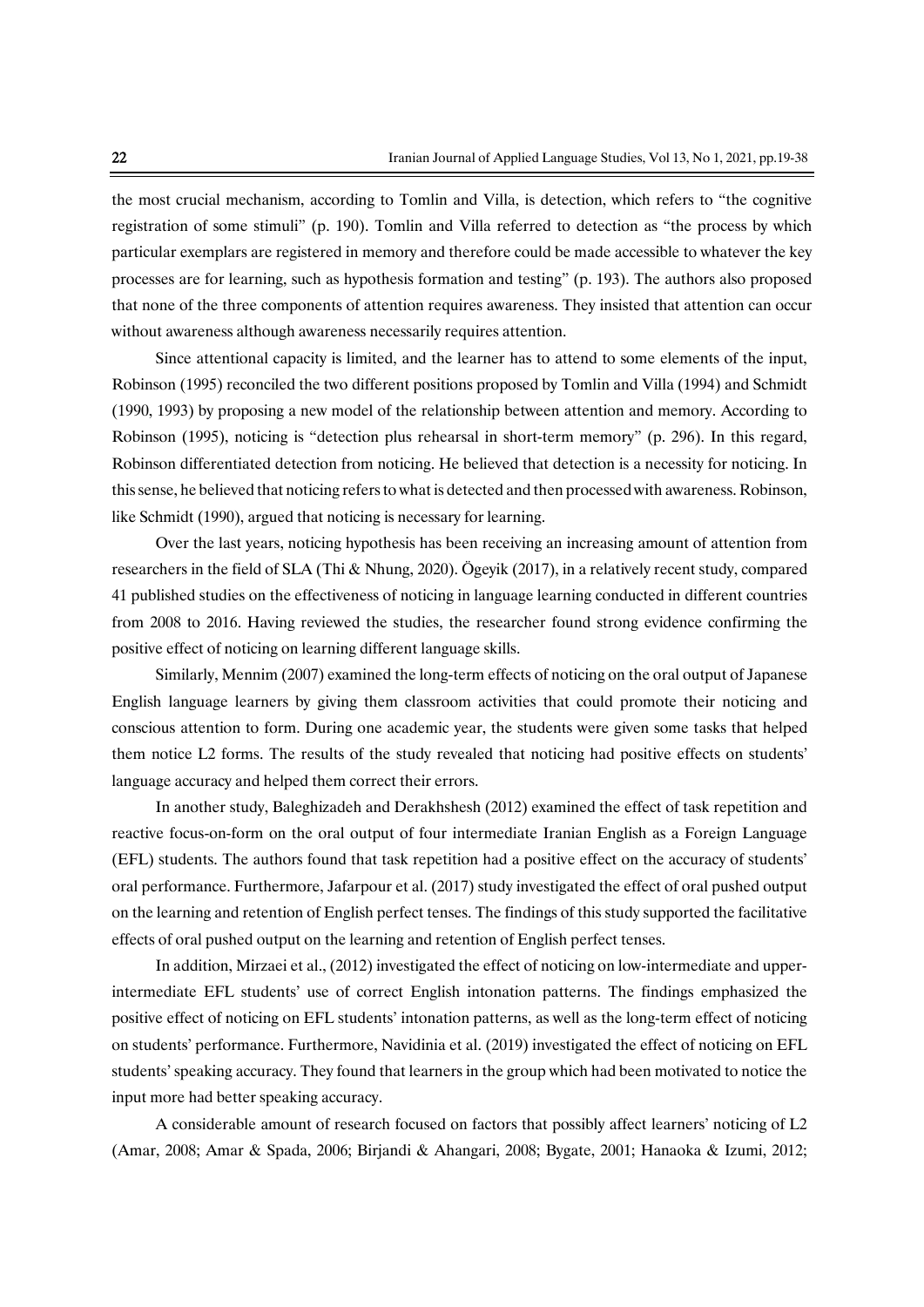Hawkes, 2012; Qi & Lapkin, 2001; Shabani et al., 2018). As Ellis (2008) stated, there are many factors that influence noticing, like prior knowledge, past experience, task demand, individual differences in working memory, first language, L2, and attentional processes. There are also other factors contributing to the features of the input, such as difficulty, frequency, saliency, and attentional demands of the task which are likely to affect noticing language forms (Gass, 1997).

Seong (2009) claimed that that restatement, repetition, expansion, error correction, imitation, and translating Korean utterance into English were perceived as the best strategies for getting notice regardless of English proficiency levels. Furthermore, Lai et al., (2008) found that learners noticed contingent recasts more often than they noticed noncontingent recasts. They added that working memory and prewriting could potentially mediate the contingency effect of recasts. In another study, Ratschi and Gharanli (2010) concluded that input enhancement could help learners to learn conditional sentences. Bassiri (2011), also, confirmed the positive correlation between motivation and noticing international feedback.

Resting on this issue that language learning is a complex system, it is not surprising that the role of noticing has been under investigation by cognitive scholars in SLA for many years, yet Van Lier's (1996) point of view has attracted many interests by reexamining noticing from EPLL.

#### 2.2. Noticing from EPLL

According to EPLL, language learning is seen as a set of relations between people and the world (Van Lier, 2004). The crucial concept here is affordance, which means a relationship between a learner and the environment. Gibson (1979) claimed that affordances are neither properties of the learner nor properties of the environment, but they emerge in the interaction between the learner and the environment. Similarly, Van Lier (2004, p. 91) added that "affordance refers to what is available to the person to do something with" and emphasized that "more accurately, it is action in potential and it emerges as we interact with the physical and social world." In a similar vein, Maftoon and Shakouri (2012) mentioned that the quality and quantity of input learners are exposed to could be considered as a key factor when learning is not explicit.

As Van Lier (1996) held, language must be around in the environment, however, he stated that this input is not enough. He argued that information cannot just be transmitted to us, but we must pick it up while being engaged in meaningful activities. In this regard, according to EPLL, we must first be active, and then pick up language information that is useful for our activities. The role of noticing, basically, to Van Lier (1996) is indisputable; for a learner to learn the language, noticing is to be the first step. Accordingly, Van Lier (2004) argued that in order to understand a form, noticing is not enough; one needs to do some activities on what s/he has noticed. Van Lier, unlike Krashen (1987), referred to "language engagement" in order to show that the process of understanding and learning L2 requires one to engage in activities. In fact, Van Lier (1996) emphasized that the emergence of language competencies is dependent upon meaningful activities in the form of verbal and nonverbal interaction in which learners engage.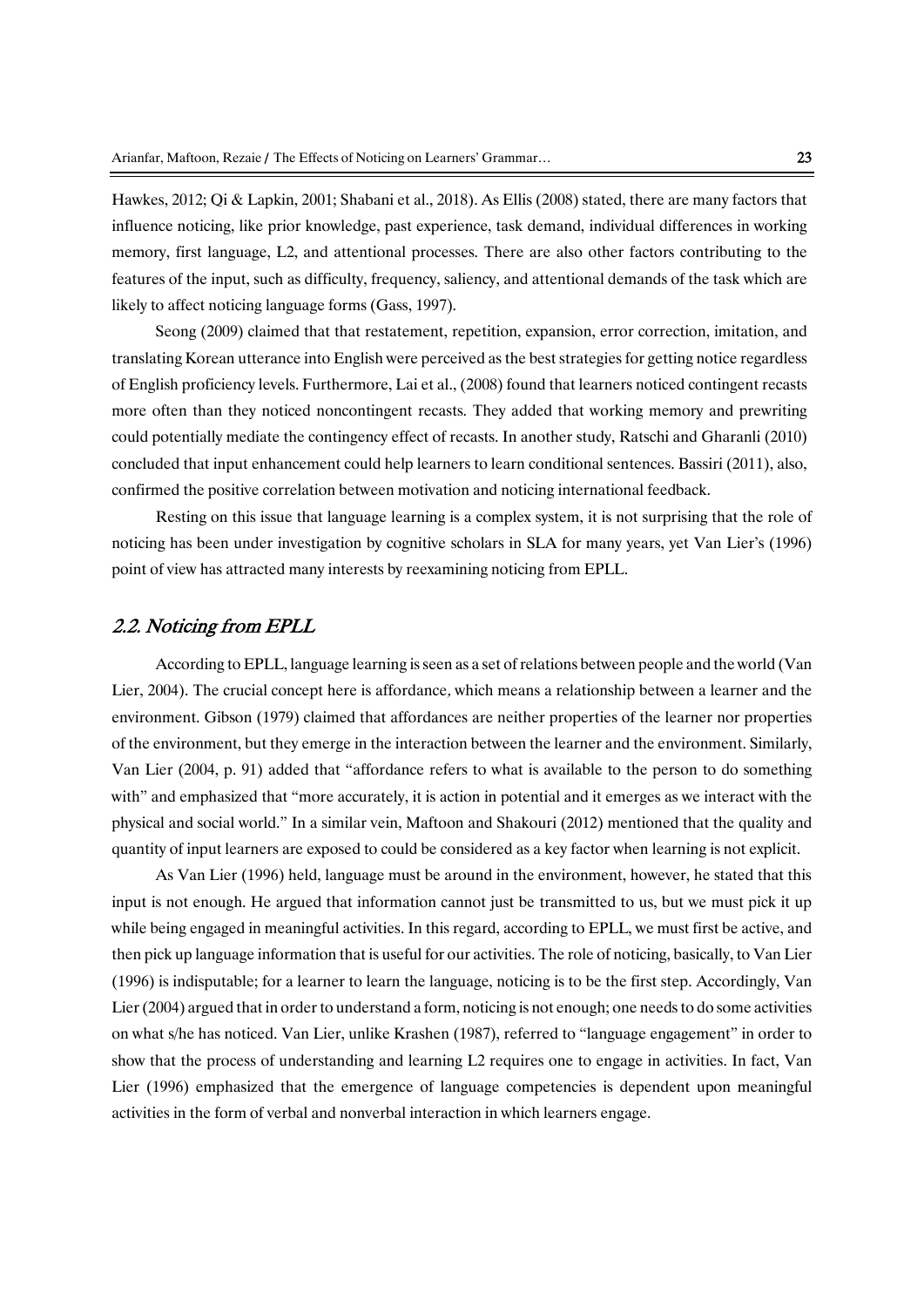Accordingly, Van Lier (2000) emphasized that language learning in EPLL is emergent, not a gradual and linear process since learners are in an environment full of affordances to pick up the input they need for their activities. In this theory, affordance, perception, and action are three inter-related concepts. Learners perceive what the environment offers them, interpret what they receive, and finally act upon their interpretations. Van Lier (2004) asserted that perception and action in a semiotic context are central to learning. He added that in a context that learners are surrounded with all kinds of affordances to have action and do the task, there is no need to teach language explicitly.

Therefore, as Van Lier (2000) asserted, EPLL is a kind of activity-based approach in which activities and interaction are central to language learning. Regarding this interaction, Kramsch (2002) held that the relationship between language users and the environment is considered an influential factor affecting learning in EPLL. Wen et al. (2010) did an investigation on the students learning English in Japan. They found that the students in the ecological environment had better performance than the other students. With reference to analysis on this research, they stated that from CPLL, language learning is just memorization, repetition, and mechanical learning. In the same vein, Lightbown and Spada (2013) stated that when learners have the opportunity to engage in meaningful activities, they are forced to express their thoughts and opinions and, finally, arrive at a mutual understanding with others while working together to accomplish a task. Similarly, Fahim and Sabah's (2012) study found that role-games with affordances, which require learners to have interaction, could help the students to learn vocabulary.

Since Van Lier (1994) believed that teachers are responsible to raise learners' awareness in the classroom, he explained that teachers need to do exploratory research in their classes to choose the most appropriate affordances. In other words, elevating awareness is only possible by providing learners with a variety of affordances. In this regard, the teacher's responsibility is to provide a rich language-learning environment for SLA. Following this assumption, the environment and the interactive conversation learners have with their environment make them aware of their needs and their perceptions. In effect, in EPLL, learners acquire the relevant language based on their own needs. Henceforth, it can be concluded that the target language environment provides the context for learners to acquire L2.

### 2.3.Recast

Recast, as Lyster and Ranta (1997) asserted, refers to "the teacher's reformulation of all or part of a student's utterance minus the error" (p. 46). Recast, as Sheen (2004) stated, is effective since it constitutes about 60 percent of CF in the context of SLA. One reason might be due to the claims that children repeat parents' recast during their first language acquisition. Moreover, Loewen and Sato (2018) in support of some researchers (Goo & Mackey, 2013; Lightbown & Spada, 2013; Long, 2015; Lyster et al., 2013) argued that recast is an appropriate type of implicit feedback on the grounds that it does not interrupt the flow of learners' communication. The next advantage is that recast provides the correct form of the language after the learner's erroneous statement. Because of that, Goo and Mackey (2013) and Lyster and Ranta (2013)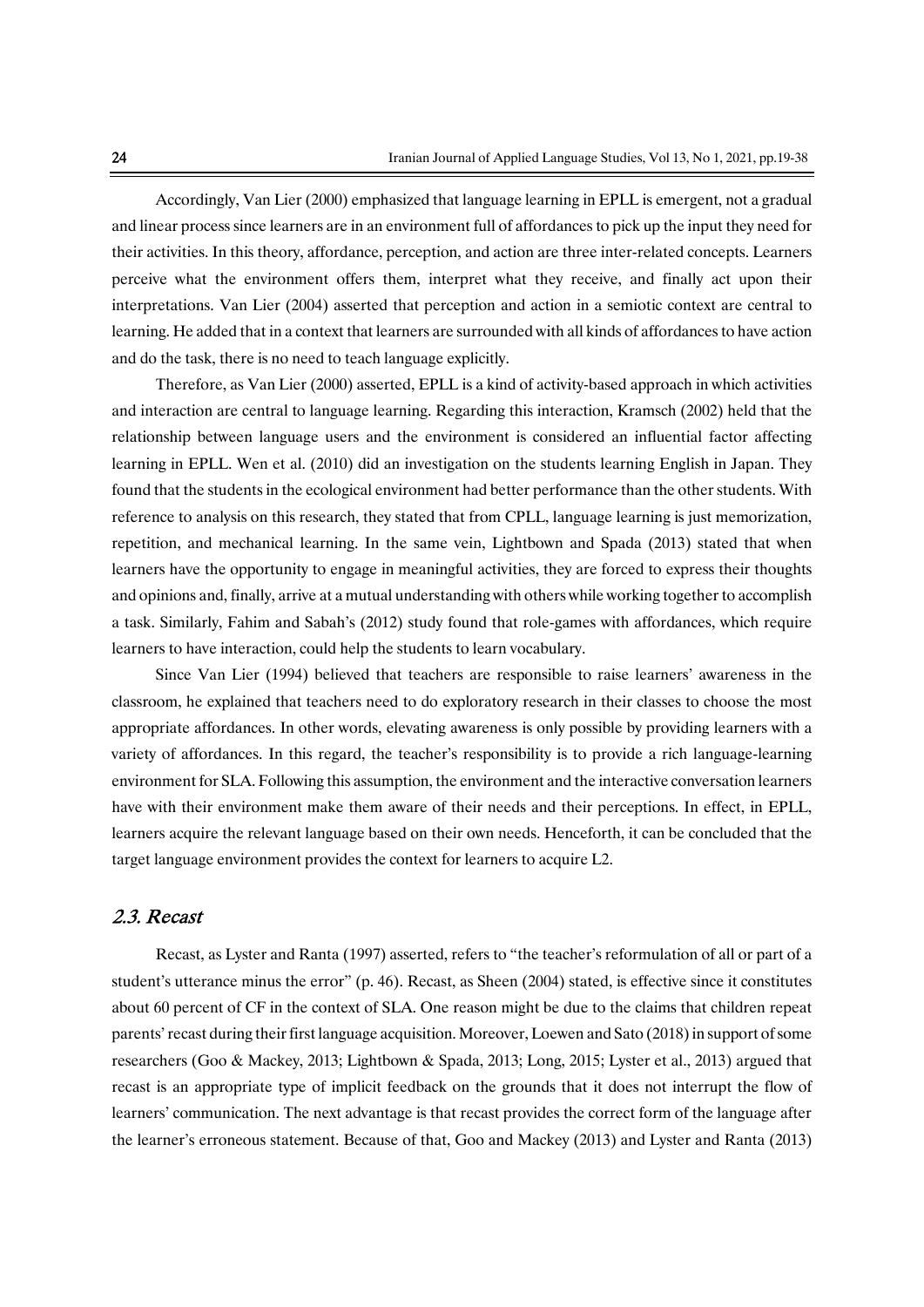referred to recast as input-providing feedback, indicating to learners the correct form of linguistic utterance. Long (2007) and Goo and Mackey's (2013) investigations illustrated the superiority of input-providing to other output-prompting feedbacks. Output-prompting feedback does not provide the correct form for the learner; rather, it attempts to elicit the correct form from the learner.

Although numerous studies have been reported on the effect of noticing on learners' intake within CPLL, much research is needed to determine how learners notice the input within EPLL and whether or not noticing has any effect on learners' achievement. Therefore, this paper is going to compare the impact of noticing recast on learners' grammatical achievement across the cognitive (CPG) and ecological groups (EPG). To this end, two research questions were posed: (1) Does noticing recast have any statistically significant impact on the learners' grammatical achievement in CPG? (b) Does noticing recast have any statistically significant impact on the learners' grammatical achievement in EPG?

# 3.Method

### 3.1.Participants

The participants were selected from eight intact classes, consisting of 120 freshmen from Islamic Azad University and Applied Science University in Tehran, Iran. The participants included both females and males and had a mean age of 20. The researchers randomly divided eight intact classes into four experimental groups as follows: writing cognitive perspective group (WCPG), oral cognitive perspective group (OCPG), writing ecological perspective group (WEPG), and oral ecological perspective group (OEPG). Since having equivalent groups with different conditions is a basic element of experimental research, the researchers randomly assigned experimental conditions or writing and oral modality to groups of participants.

#### 3.2.Instruments

To accomplish the goals of the study, the researchers assessed the homogeneity of all groups by an Oxford Placement Test (OPT). The pretest (see Appendix A) administered to all participants included forty items on the target grammatical structures (i.e., fifteen items for three causative constructions, fifteen items for three types of conditional sentences, and ten items for two types of wish sentences). The three grammatical structures were selected since the participants were intermediate EFL students, and it seemed they had no familiarity with these structures. The pretest was an achievement test taken to make sure that the participants have failed to have previous knowledge of the target structures. The achievement test was piloted and its reliability was measured using KR-21 ( $R=0.81$ ). Another instrument used in this study was an interview that the first author of the paper had with each participant after each session. During the interview, the participants watched the class video recording, and they told the researcher whether they had noticed the recast they received or not. The researcher transcribed all their replies for more investigation.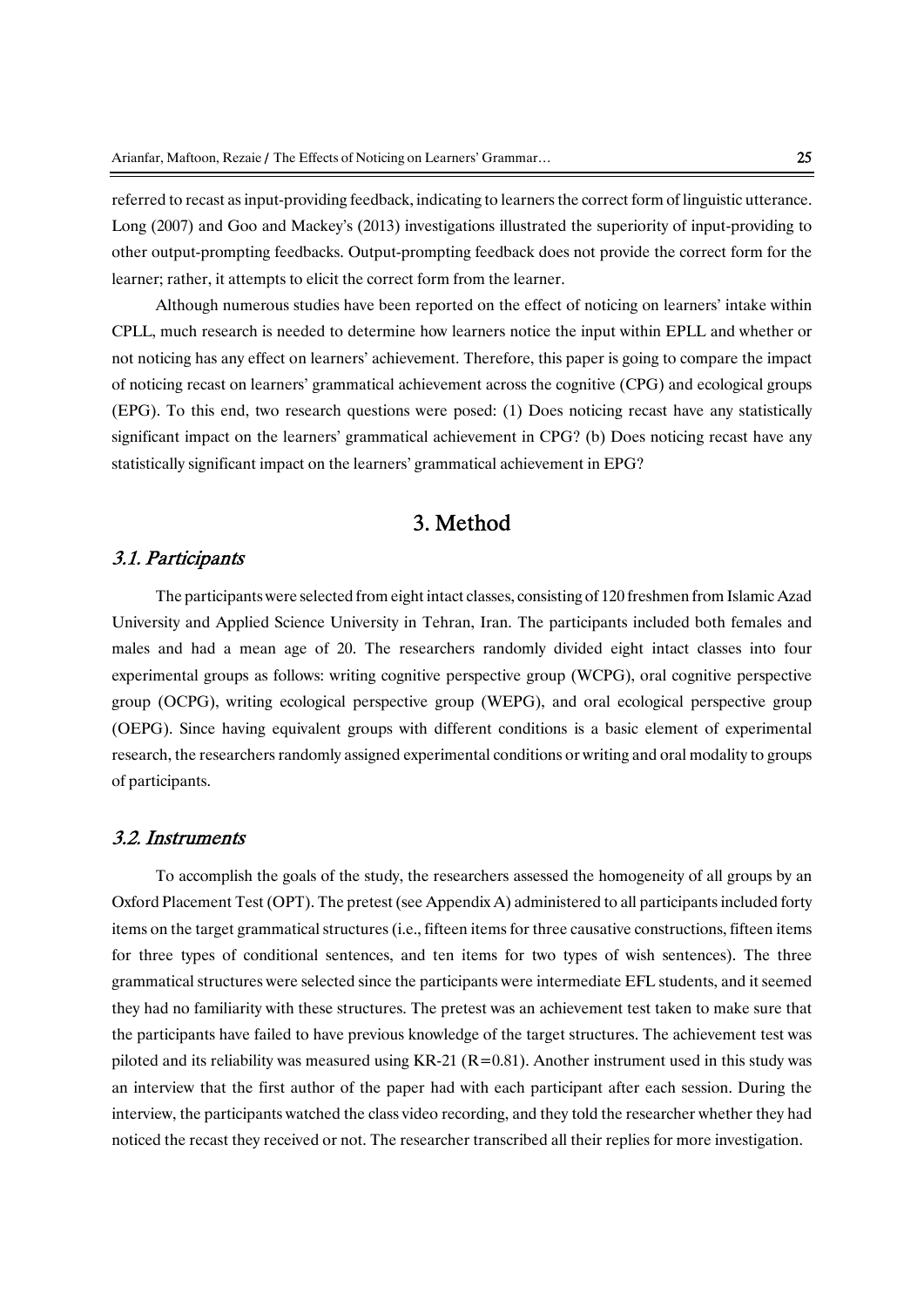## 3.3.Procedure

To make sure that the knowledge of the target forms between the groups did not significantly vary across the groups prior to the treatment, a pretest was taken. The treatment started one week after the pretest, and participants in all four groups were exposed to an instructional program based on their grouping. The instructional program consisted of six forty-five-minute sessions. The participants in all groups were taught by the first author of the present article. She taught the target structures based on two different approaches to learning. In WCPG, the participants received oral instruction for each target structure. The following is an example carried out:

T: Do you fix your own car? S:No,Idon't. T: Who does that for you? S: The mechanic does. Then, T: You don't fix your own car. T: You have the mechanic fix your car. Next, the teacher wrote on the board: Have Someone Do Something  $I + \text{have (had/will have)} + \text{the mechanic} + \text{fix my car}.$ 

Then, for each structure, the participants received 20 writing tasks, and they were required to carry out the tasks individually. The teacher observed the answers and corrected them by reformulation of the participants' answers through recasts. Recast is a CF technique in which the teacher reformulates all or part of the incorrect utterance or sentence made by the students without explicitly indicating that the utterance or sentence was incorrect. Since noticing recast was to be measured in this study, the participants in WCPG were asked to underline the structure in the writing task anywhere they received oral recast by the teacher. Researchers have been measuring learners' noticing by employing some introspective techniques. In this study, in order to intensify the validity of research, the researcher used two ways to measure noticing recast. In this regard, stimulated recall was used as another approach to measure noticing. It must be mentioned that all the treatment sessions were recorded in order to check later the noticing of the participants. Therefore, immediately after each session, the teacher had an interview with each participant. They watched the class video recordings, and the learners told the researcher if they had noticed the recasts, they had received during the treatment session.

For OCPG, each target structure was first explained. Then, the participants were provided with some oral communicative tasks. For each structure, the participants were required to answer 20 questions orally. In order to measure noticing, the participants were asked to raise their hands anywhere they received oral recast by the teacher. The participants knew the concept of recast since it had been explained to them by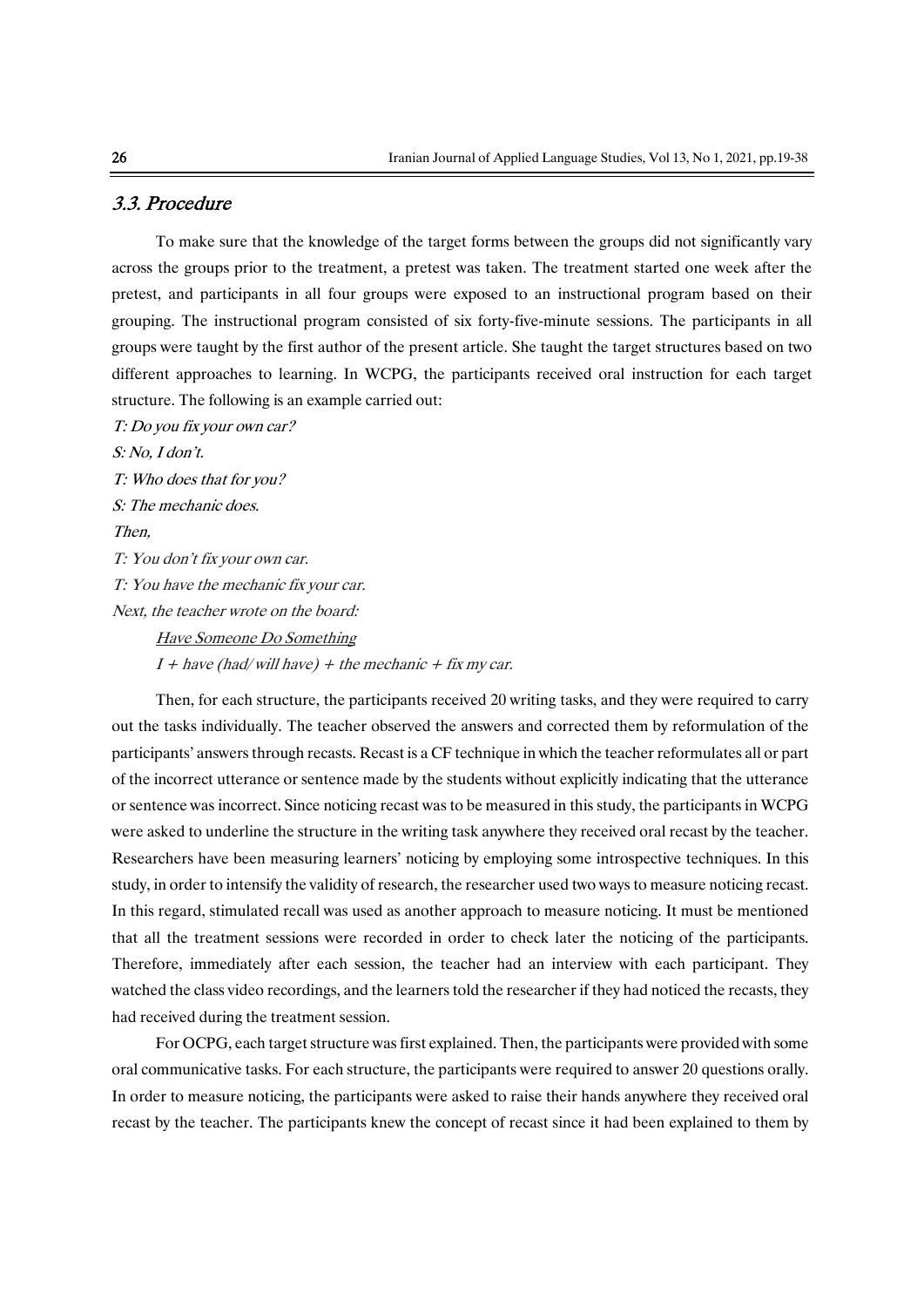some examples. After each session, immediately, the teacher had an interview with each participant to collect additional, complementary data on their noticing.

In WEPG, the participants did not receive any instruction for the target structures. Like CPG, the participants in EPG received recast. However, the difference between CPG and EPG was the treatment. The participants in EPG did not receive any explanations of the target structures; rather they had to find the patterns of the target structures. In other words, they learned the target structures by engaging in some communicative task projects like the following:

You are on a very cold day in winter. You have an appointment with your friend, but she is late. She is late because she couldn't have her car started in the morning.

Find which grammatical structures are used to express the following items in English. Suggest your friend check the following items. Use have a causative verb for your suggestions.

- Radiator/fill with antifreeze
- Brakes/test
- Battery/check

The participants had to do the tasks with the use of affordances available in class. At the beginning of each session, the participants in WEPG were given a writing project for each structure. They had access to computers, the internet, different kinds of dictionaries and guide books, and the teacher monitored and cooperated with them while they were doing their projects. Furthermore, while engaged in doing the projects, the participants received recast, and they were asked to underline the structures when they noticed each recast they received. At the end of each session, the participants were expected to arrive at the target structures themselves and complete the tasks. Then, they were interviewed in order to recheck their noticing.

The participants in OEPG, like WEPG, did not receive any instruction. The participants in OEPG had to carry out the projects orally in their groups. They had access to all the resources mentioned for WEPG. They received a recast to attend to the target structures whenever needed. In addition, the participants were asked to raise their hands whenever they noticed the recast. To triangulate the measurement of noticing, the researcher interviewed the participants by watching the video recording in class.

# 4.Results

The amount of noticing in this study was measured based on the recast the participants received. Therefore, the participants who noticed the recast were codified as high and low noticing based on their mean scores on noticing. For statistical analysis, those participants reflecting noticing more than twice were codified as 1, whereas those participants with no or one noticing were coded as  $0$  in CPG and EPG. Since the aim of the present study was to investigate the cause-and-effect relations of noticing recast and grammar achievement, the mean comparison was used.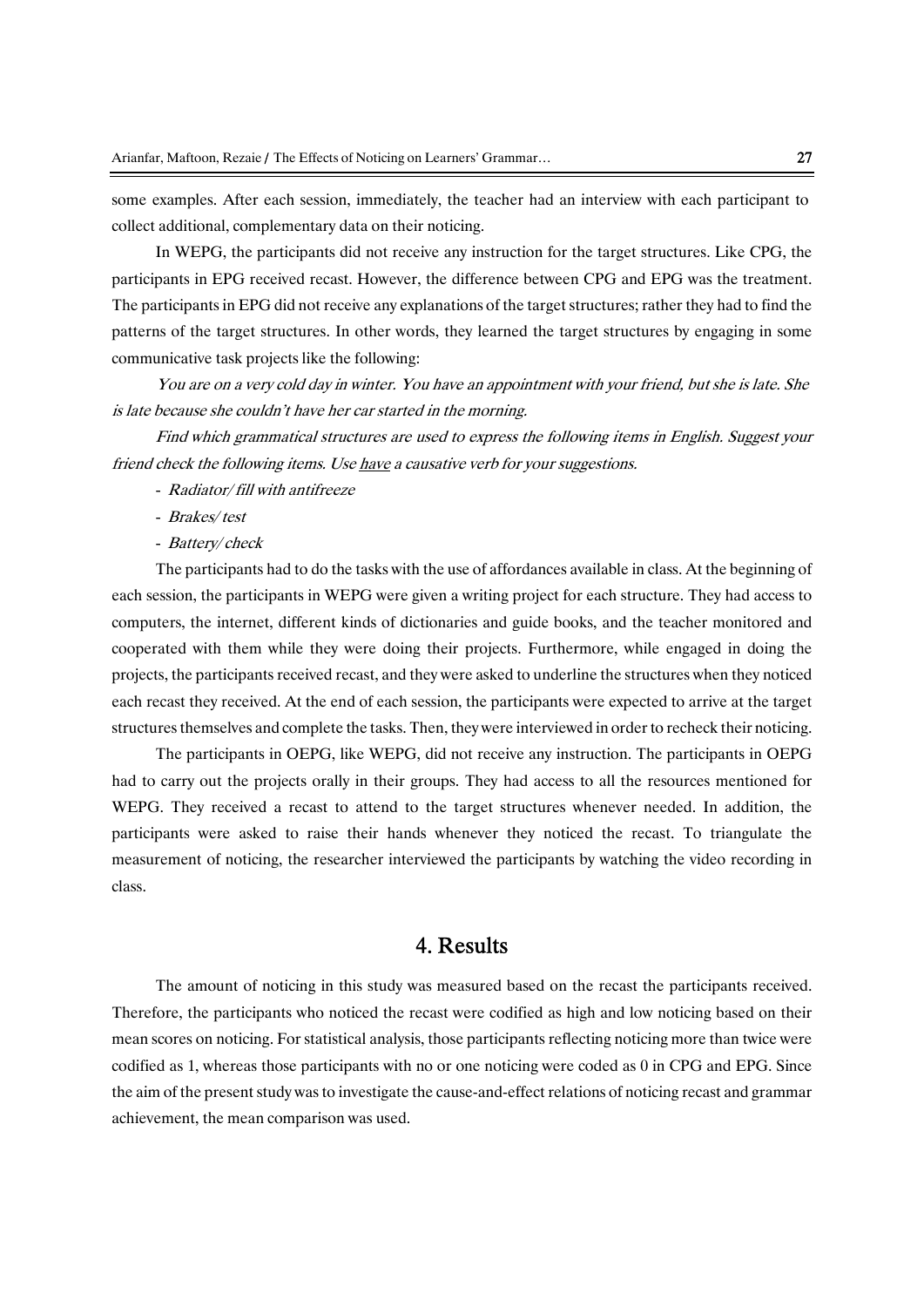| Descriptive Statistics in Oral and Writing CPG |      |    |       |                |                 |  |  |  |
|------------------------------------------------|------|----|-------|----------------|-----------------|--|--|--|
|                                                |      | N  | Mean  | Std. Deviation | Std. Error Mean |  |  |  |
| <b>WCPG</b>                                    | Low  | 13 | 17.50 | 6.568          | 1.822           |  |  |  |
|                                                | High |    | 11.00 | 3.742          | 1.673           |  |  |  |
| <b>OCPG</b>                                    | Low  | 22 | 17.14 | 5.203          | 1.109           |  |  |  |
|                                                | High |    | 17.80 | 5.404          | 2.417           |  |  |  |

In order to answer the first hypothesis, two separate t-tests were utilized to determine whether high and low noticing recast had any statistically significant effect on the learners' grammatical achievement in CPG. Table 1, shows the mean score in the low noticing group ( $M=17.50$ ) was higher than that ( $M=11.00$ ) in the high noticing group in WCPG.

#### Table 2

Table1

T-Test for Low and High Noticing of Recast in CPG

|             |       | Levene's Test for |         | t-test for Equality of Means |                     |            |            |            |                                |  |
|-------------|-------|-------------------|---------|------------------------------|---------------------|------------|------------|------------|--------------------------------|--|
|             |       | Equality of       |         |                              |                     |            |            |            |                                |  |
|             |       | Variances         |         |                              |                     |            |            |            |                                |  |
|             | F     | Sig.              |         | df                           | $\mathrm{Sig.}$ (2- | Mean       | Std. Error |            | 95% Confidence Interval of the |  |
|             |       |                   |         |                              | tailed)             | Difference | Difference | Difference |                                |  |
|             |       |                   |         |                              |                     |            |            | Lower      | Upper                          |  |
| <b>WCPG</b> | 3.261 | .090              | 1.953   | 16                           | .069                | 6.154      | 3.151      | $-.526$    | 12.834                         |  |
| <b>OCPG</b> | .190  | .667              | $-.256$ | 25                           | .800                | $-.664$    | 2.594      | $-6.006$   | 4.679                          |  |

Table 2 shows the results of the *t*-test for WCPG,  $t(16)=1.953$   $p=.069$ ,  $\eta$ 2=.192 indicated that there was not any significant difference in the grammar achievement of WCPG for the participants in the high noticing group ( $M=11.00$ ,  $SD=3.742$ ) and the low noticing group ( $M=17.15$ ,  $SD=6.568$ ). As Table 1 shows, the mean scores of both the high noticing group (M=17.80) and low noticing group ( $M=17.14$ ) of OCPG were very close. The results of the t-test (Table 2),  $t(25)=.256$ ,  $p=.800$ , furthermore, confirmed that the difference was not significant in the grammar achievement of the participants in both high and low noticing groups. Therefore, it was concluded that the performance of the two groups did not differ concerning the grammatical achievement in OCPG.

The second hypothesis stating that "noticing oral and writing recast does not have any statistically significant impact on the learners' grammatical achievement in EPG was investigated through t-test.

#### Table 3

Descriptive Statistics in Oral and Writing EPG

|             | N    | ຼ  |       | Std. Deviation | Std. Error Mean |  |
|-------------|------|----|-------|----------------|-----------------|--|
| <b>WEPG</b> | Low  | 18 | 15.11 | 5.950          | 1.402           |  |
|             | High |    | 15.00 | 8.485          | 2.825           |  |
| <b>OEPG</b> | Low  | 20 | 20.75 | 5.200          | 1.163           |  |
|             | High |    | 21.14 | 5.305          | 2.005           |  |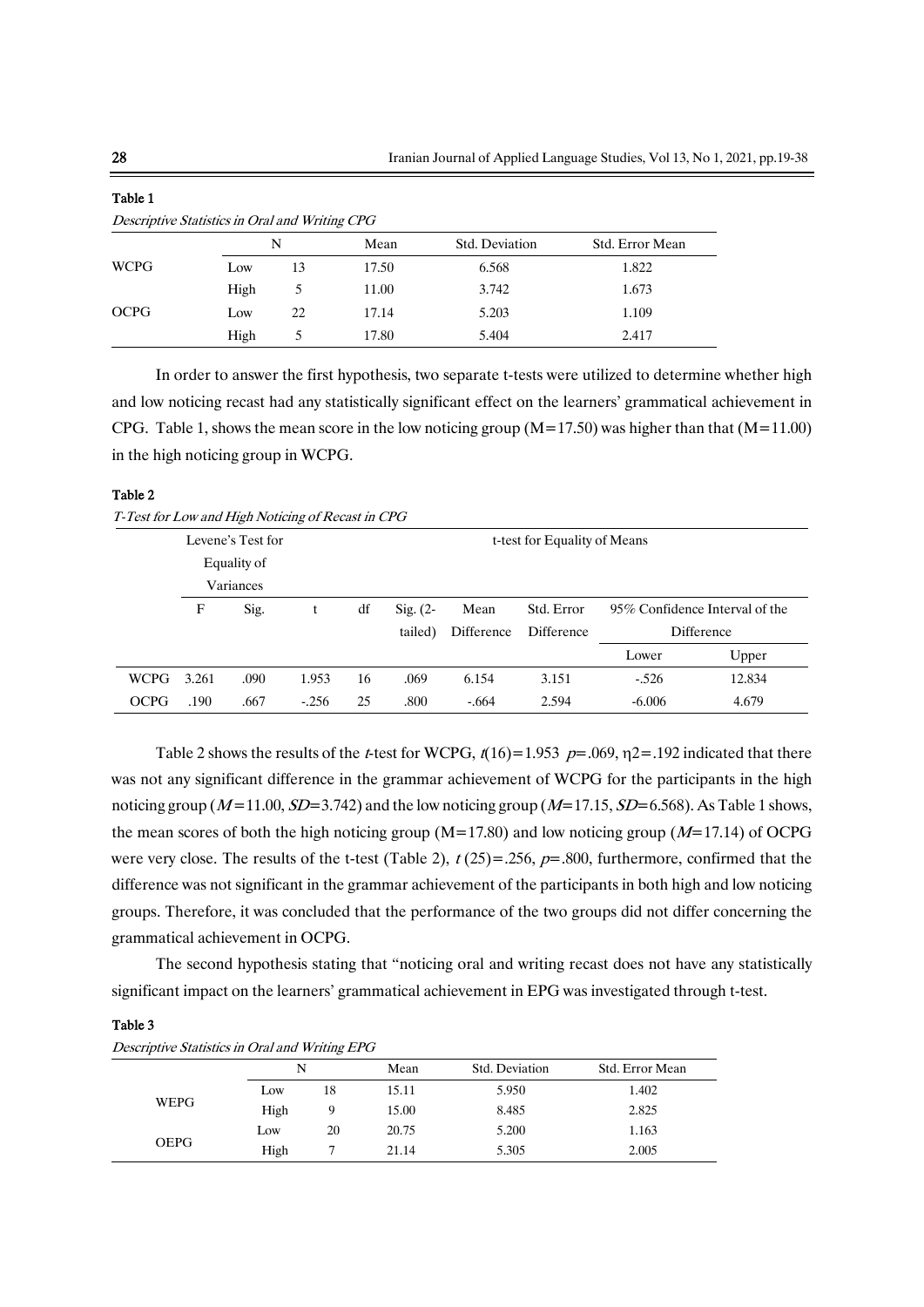Examining the mean column of Table  $(3)$  indicated that the mean score of the high noticing group  $(M=21.14)$  was higher than that of the low noticing group  $(M=20.75)$  in OEPG. However, the mean score in the high noticing group ( $M=15.00$ ) was lower than that ( $M=15.11$ ) in the low noticing group in WEPG.

#### Table 4

|             | Levene's Test for            |      |         |    | t-test for Equality of Means |                    |                          |                                              |       |
|-------------|------------------------------|------|---------|----|------------------------------|--------------------|--------------------------|----------------------------------------------|-------|
|             | <b>Equality of Variances</b> |      |         |    |                              |                    |                          |                                              |       |
|             | F                            | Sig. |         | df | Sig. (2-tailed)              | Mean<br>Difference | Std. Error<br>Difference | 95% Confidence Interval<br>of the Difference |       |
|             |                              |      |         |    |                              |                    |                          | Lower                                        | Upper |
| WEPG        | 2.435                        | .131 | .040    | 25 | .002                         | .111               | 2.802                    | $-5.660$                                     | 5.882 |
| <b>OEPG</b> | .000                         | .993 | $-.171$ | 25 | .008                         | $-.393$            | 2.295                    | $-5.119$                                     | 4.333 |

| T-Test for Low and High Noticing of Recast in EPG |  |  |
|---------------------------------------------------|--|--|
|---------------------------------------------------|--|--|

The results of the t-test analysis for WEPG in Table 4,  $t(25)=.040 p = .002 p = .006$ , however, reveal that the difference in the grammatical achievement of WEPG for the participants in the high noticing group  $(M=15.00, SD=8.458)$  and the low noticing group  $(M=15.11, SD=5.950)$  was statistically significant. The eta squatted value of .006 indicated a relatively small effect size.

Examining the mean column of Table 3 indicates that the mean score of the high noticing group  $(M=21.14)$  was higher than that of the low noticing group  $(M=20.75)$  in OEPG. The results of the t-test analysis (Table 4) revealed that the difference was statistically significant,  $t(25)=.171 p=.008, \eta_2=.001$ . The participants of the high noticing group were significantly different from the participants of the low noticing group in terms of their grammar achievement mean scores.

## 5.Discussions

This paper examined two different perspectives on language teaching: cognitive and ecological. Regarding the tasks, each perspective allocates specific kinds of tasks engaging learners in different ways as mentioned in the previous sections. It should be mentioned that the study aimed at investigating the effect of noticing under these perspectives. Since in both groups the participants exhibited high noticing of recast and some low noticing of recast, direct between-group (between CPG and EPG) was not possible. Instead, the comparison was made between low and high noticing participants within each group. Therefore, the results of the study may provide indirect evidence for the role of noticing within the two approaches. The findings that showed no difference in CPG but significant difference in EPG suggest that noticing plays an important role in the CPLL while providing support for Van Lier's position.

The findings of the first hypothesis support the early result of Robinson (1995,1996, 1997) that awareness at the level of noticing does not have any significant impact on learning. He reported that awareness only at the level of understanding has a significant impact on learning. Furthermore, Rosa and  $O'Neill$  (1999) and Rosa and Leow (2004) contended that awareness at the level of understanding has a more positive impact than awareness at the level of noticing. This finding does not seem to support Schmidt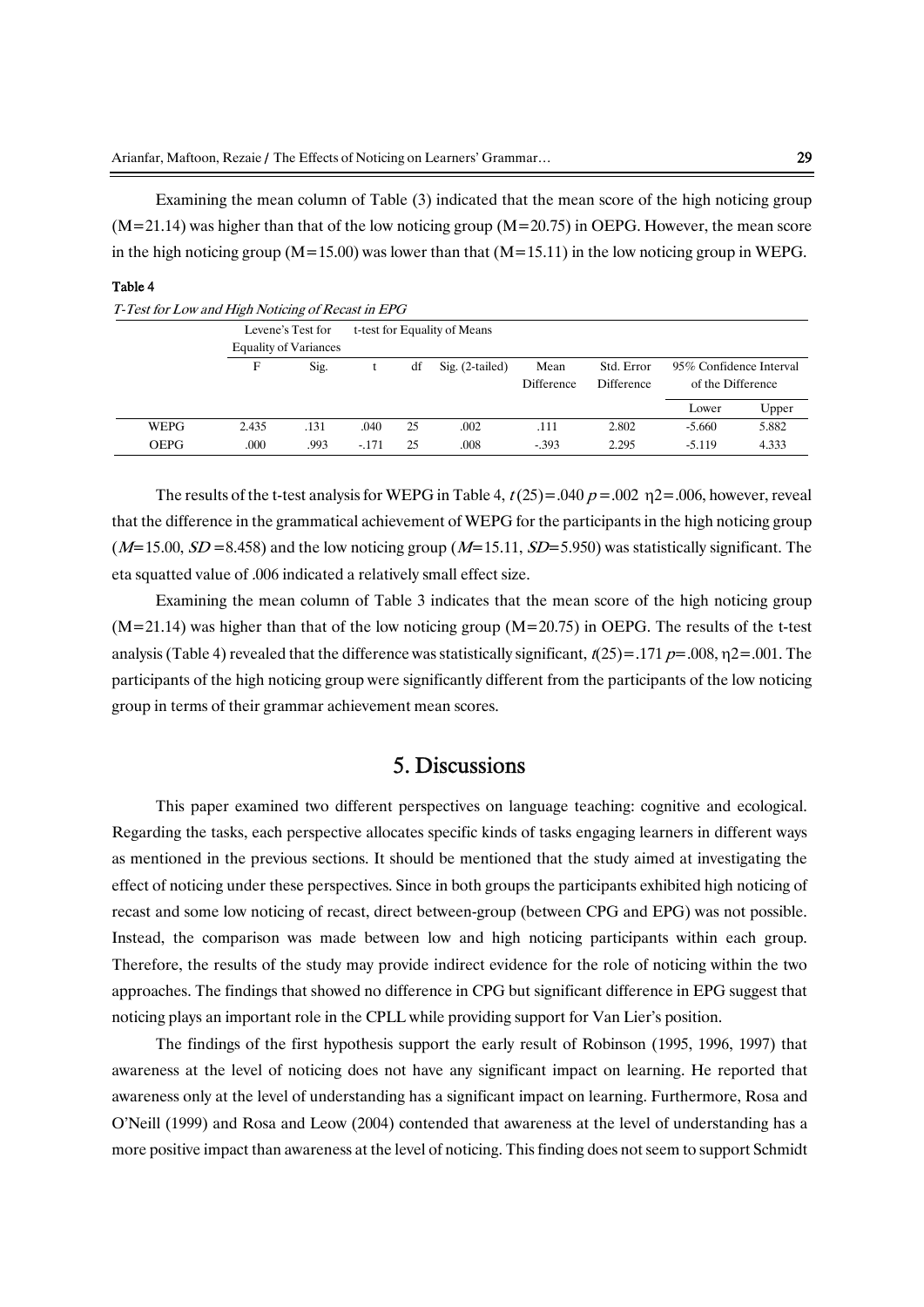$(2001)$  arguing that, unlike noticing, understanding is not believed to be necessary for learning. He asserted that learners at this stage reflect on what they have noticed and attempt to analyze and discover patterns underlying the rules. In fact, although Schmidt considered L2 development as the synergy between awareness at the level of noticing and at the level of understanding, he remarked that while noticing is a necessary and sufficient precondition for learning, understanding has a facilitative role in SLA.

The essential role of noticing is a significant implication to be addressed in pedagogical contexts. However, the findings of this study confirmed that noticing and attention are important variables, but not the main predictors of language learning. As Leow  $(2015)$  stated, it is possible that one pays attention to an item in the input, without that item being noticed. Contrary to what Schmidt (1995) argued, noticing is not a guarantee of language learning. In other words, there is no guarantee that awareness at the level of noticing leads to learning. The performance of the participants in the low noticing group in this study confirmed this claim, showing higher mean scores on the grammar achievement than those in the high noticing group. It can be inferred that the success or failure of language learning is not attributed to the number of noticing; rather some other factors like learner variables, working memory capacity, cognitive processes, language proficiency, and learning history could be influential factors to trigger the learners' amount of noticing.

Many times, teachers have observed in the classroom that learners have noticed, for example, a grammatical structure, and after a short period of time when they are engaged in carrying out a task related to that structure, they were not able to perform the task well. One of the reasons might be due to the conditions under which they are working on the language which was the other implication of the present study. For example, this study showed that under cognitive conditions, noticing feedback did not facilitate learning, and learning is too dependent on practice, and it is a practice that makes perfect. In fact, to encode input to working memory, learners need to notice a rule, and, at the same time, keep it active in their working memory and, finally, transform the data to long term memory by rehearsal and practice. Henceforth, encoding, together with practice, is among the two fundamental concepts of learning. This is in line with Cowan's (2001) working memory perspective which stated working memory is a capacity limited processor. Cowan asserted that attention heightens the activation level of input in working memory, allowing input to remain there for a longer period of time through rehearsal and thus making it available for further processing and for entering long-term memory. Robinson (1995, 2003) also argued that the processing of information from working memory to long-term memory involves encoding that is dependent upon rehearsal.

Concerning the second hypothesis, the comparison was aimed at investigating whether noticing in oral and writing EPG result in more learners' grammar achievement. Comparing the posttest mean scores of the participants revealed that the participants showed significantly different grammar achievements across the three target structures. The current study is consistent with Van Lier (1996) who considered social interaction an essential part of language acquisition. Similar justifications have been provided by Kramsch (2002) concerning the role of mutual interaction between the language users and the environment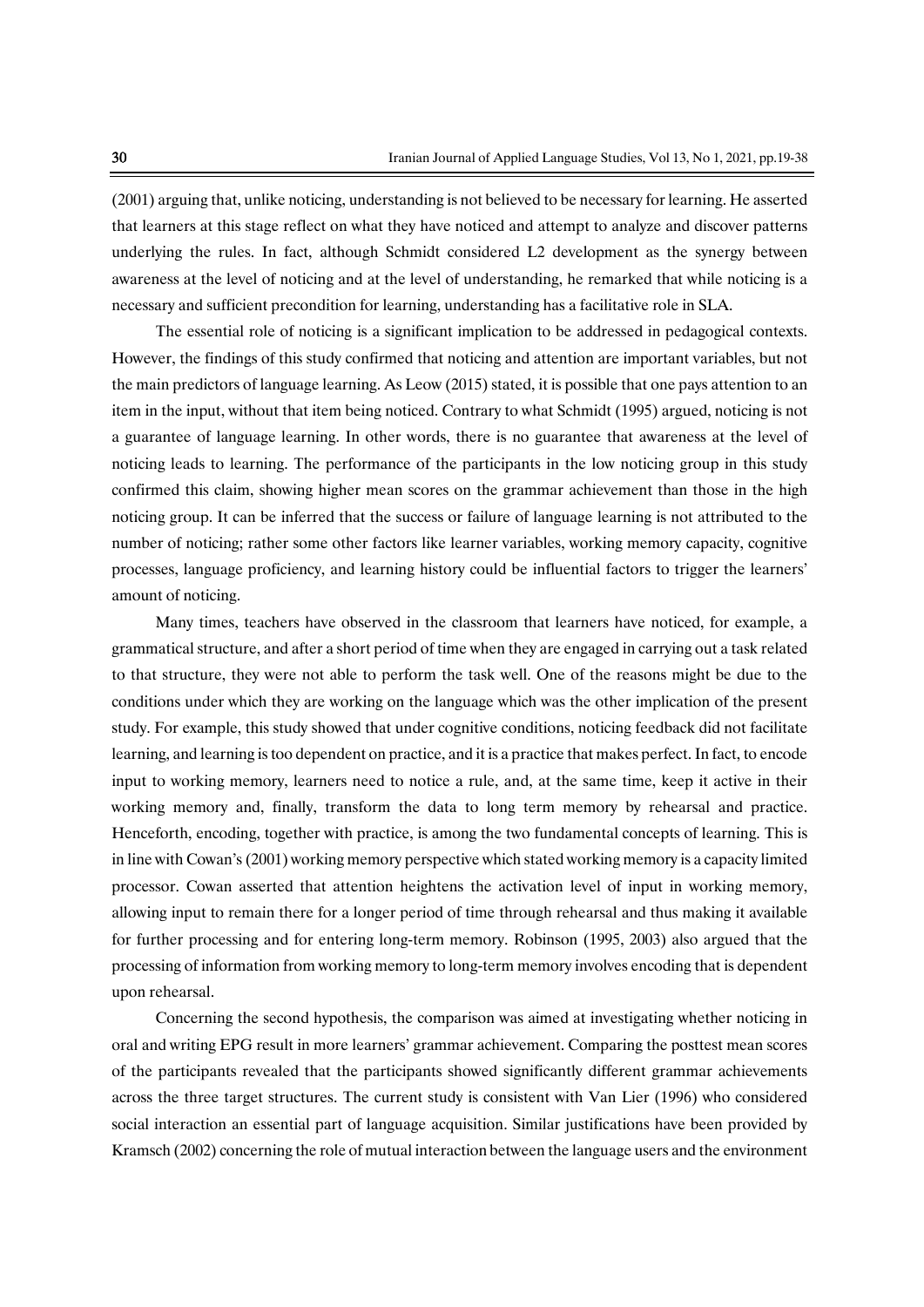in language learning. Similarly, Tudor (2003) stated that "the ecological approach involves exploring the deep script of human interaction with the learning process, not in isolation, but within the broader context of students' concerns, attitudes and perceptions" (p. 10). Vygotsky's SCT (1962), also, emphasized the role of interaction in the process of language learning when he claimed that the human mind has a social origin.

The significant difference between noticing feedback and grammar achievement within EPG might be due to the fact that learners in EPG were engaged in meaningful project-based activities. As Van Lier (1996) stated, these activities do not only facilitate learning; rather they are fundamental to learning. It might, then, be appropriate to conclude that it is project-based activities and interactions that produce different results. The results of this study support the position that Ellis et al. (2019) held. They asserted that project-based tasks can provide different opportunities for interaction that, as a result, could foster the process of language development.

The use of affordance is the other implication of the present study. As the findings of the present study showed, affordance was seen to immensely affect and improve learners' grammar achievement in EPLL. It seems that language practitioners need to have a more precise look into the instructional procedures used by EPLL theories. The effect of affordance in conjunction with other ecological tasks needs to be studied more in order to understand better the issues of language achievement. Having such knowledge may benefit language teachers in various aspects. Therefore, by providing affordance which is usually not used in their strategies, they would realize how appropriate input could naturally develop learners' language features.

### 6.Conclusion

The present study investigated the impact of noticing on the immediate grammar gains of the learners. It would be more illuminating if future studies also take the long-term effects of noticing into account by the inclusion of retention in their design. In terms of retention, the findings of the study regarding noticing and understanding of linguistic features could have stronger justifications. The findings of the study may appropriately be interpreted under two perspectives of CPLL and EPLL. Addressing the relationship between noticing and learning conditions can be a promising line of research. Further research may construct new learning conditions or methods of presentation of L2 data.

In the present study, the noticing of the participants was assessed using raising hands, underlining, and stimulated recalls. Noticing during stimulated recall was defined as cases where learners indicated that they had identified a specific recast targeting an earlier non-target-like item; however, as Godfroid et al. (2010) stated, stimulated recall is an indirect indicator of noticing and tell us a little about cognitive processes ensure that. It would, therefore, be advisable for future studies to address the impact of noticing on language learning using eye-tracking as a more favourable indicator of measuring noticing. Measuring noticing CF through eye-tracking seems to be potentially valuable in helping researchers to determine which features of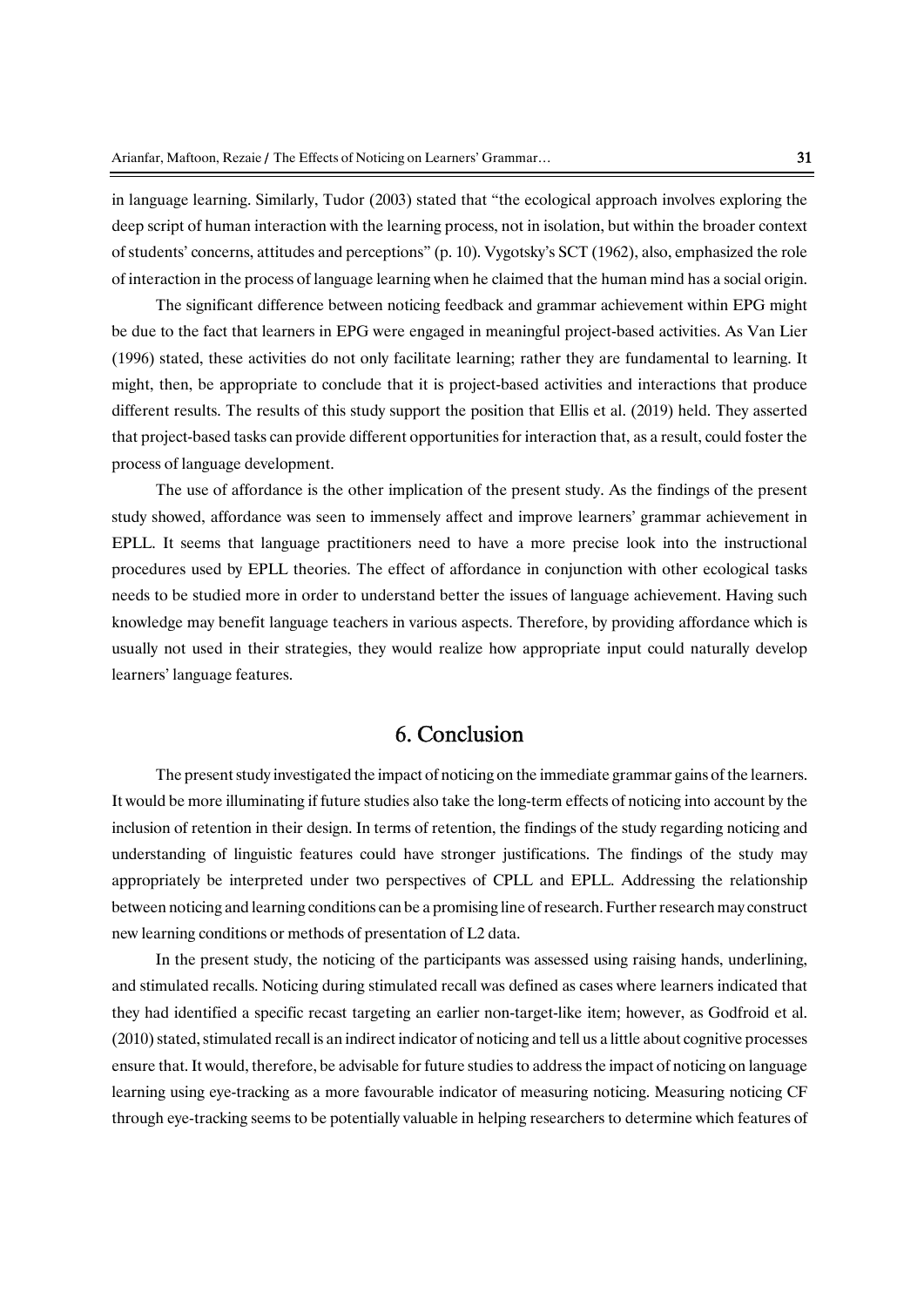the input are noticed and which are not because the researcher can precisely detect what learners view and attend to (Smith, 2010).

Considering the importance of CF in SLA, the present study employed just recast in correcting learners' erroneous statements. Future studies may focus on other types of feedback and compare the impact of different types of noticing on learners' language achievement. As no studies were found to investigate the relationship between noticing and language learning in EPLL, future studies may replicate this study to verify the positive result obtained here. Further research can be done to focus on other instructional and individual variables within EPLL, such as different task types, affordances, motivation, awareness, working memory, the knowledge of the first language, and individual differences. Furthermore, more research may focus on the relation between these factors and their effects on noticing.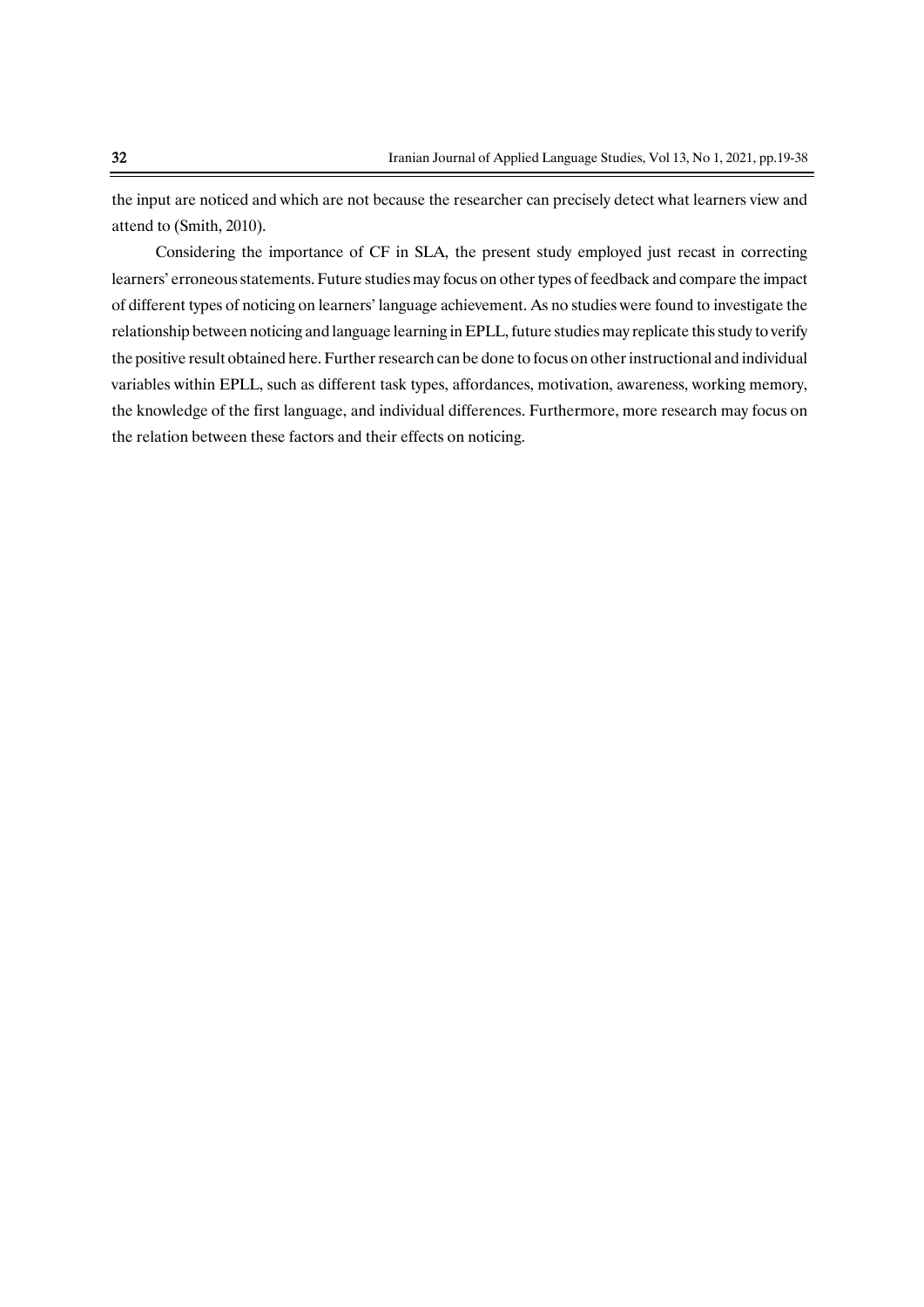# References

- Ammar, A. (2008). Prompts and recasts: Differential effects on second language morphosyntax. Language Teaching Research,12,183-210.
- Ammar, A., & Spada, N. (2006). One size fits all? Recasts, prompts, and L2 learning. Studies in Second Language Acquisition, <sup>28</sup>,543-574.
- Baleghizadeh, S., & Derakhshesh, A. (2012). The effect of task repetition and noticing on EFL Learners' oral output. International Journal of Instruction,  $5(1)$ , 141-152.
- Bassiri, M.A. (2011). Interactional feedback and the impact of attitude and motivation on noticing L2 form. English Language and Literature Studies, 1(2), 61-73.
- Bielak, J., & Pawlak, M. (2013). Applying cognitive grammar in the foreign language classroom. Teaching English tense and aspect.Springer.
- Birjandi, P., & Ahangari, S. (2008). Effects of task repetition on the fluency, accuracy, and complexity of Iranian EFL learners ' oral discourse. Asian EFL Journal, 10(3), 28-52. http://www.asian-efl-journal.com/September\_2008.pdf.
- Bygate, M. (2001). Effects of task repetition on the structure and control of oral language. In M. Bygate, P. Skehan, & M. Swain (Eds.), Researching pedagogic tasks: Second language learning, teaching and testing (pp. 23-48). Longman.
- Cowan, N. (2001). The magical number 4 in short-term memory: A reconsideration of mental storage capacity. Behavioral and Brain Sciences, 24, 87-185.
- Cross, J. (2002). Noticing in SLA: Is it a valid concept?. TESL-EJ, <sup>6</sup>(3). http://www-writing.berkeley.edu/ TESL-EJ/ej23/a2.html.
- Curran, T., & Klee, W. (1993). Attentional and nonattentional forms of sequence learning. Journal of Experimental Psychology,19,189-202.
- Ellis, N. C. (2008). Usage-based and form-focused SLA: The implicit and explicit learning of constructions. In A. Tyler, Y. Kim, & M. Takada (Eds.), Language in the context of use: Cognitive and discourse approaches to language and language learning (pp. 93-120). Mouton De Gruyter.
- Ellis, R., Skehan, P., Li, S., Shintani, N., & Lambert, C. (2019). Task-based language teaching: Theory and practice. Cambridge University Press.
- Fahim, M., & Sabah, S. (2012). An ecological analysis of the role of role-play games as affordances in Iranian EFL preuniversity students' vocabulary learning. Theory and Practice in Language Studies,  $\mathcal{A}(6)$ , 1276-1284.
- Gass, S. M. (1997). Input, interaction, and the second language learner. Erlbaum Associates.
- Gibson, J. J. (1979). A preliminary description and classification of affordances. http://www.huwi.org/gibson/prelim/php.
- Godfroid, A., Housen, A., & Boers, F. (2010). A procedure for testing the Noticing Hypothesis in the context of vocabulary acquisition. In M. Pütz & L. Sicola (Eds.), *Inside the learner's mind: Cognitive processing and second language* acquisition (pp. 169-197). Benjamins.
- Goo, J., & Mackey, A. (2013). The case against the case against recasts. Studies in Second Language Acquisition, 35(1), 1-39.
- Hanaoka, O., & Izumi, S. (2012). Noticing and uptake: Addressing pre-articulated covert problems in L2 writing. Journal of Second Language Writing, 21, 332-347.
- Hawkes, M. L. (2012). Using task to direct learner attention and focus on form. ELT Journal, 66(3), 327-336.
- Izumi, S. (2013). Noticing and L2 development: Theoretical, empirical and pedagogical issues. In J. M. Bergsleithner, S. N. Frota, & J. K. Yoshioka (Eds.), Noticing and second language acquisition: Studies in honor of Richard Schmidt (pp. 25-38). University of Hawaii Press.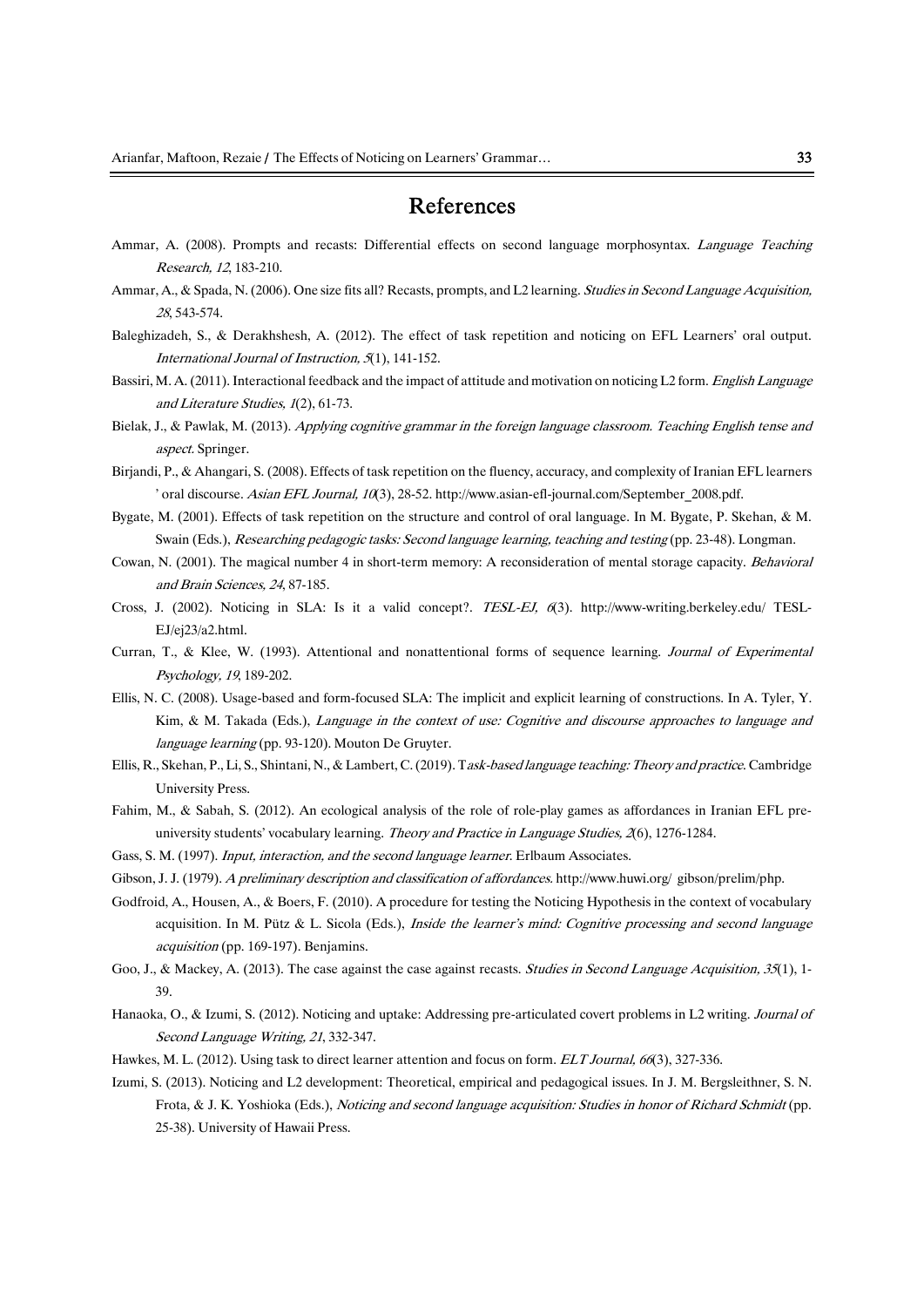- Jafarpour Mamaghani, H., & Birjandi, P. (2017). Oral pushed output: The route to long-term grammatical accuracy. Journal of Teaching Language Skills, 36(1), 57-84.
- Khatib, M., & Alizadeh, M. (2012). Output tasks, noticing, and learning: Teaching English past tense to Iranian EFL students. English Language Teaching, 5(4), 173-187.
- Kramsch, C. (2002). Introduction: How can we tell the dancer from the dance?. In C. Kramsch (Ed.), Language acquisition and language socialization: Ecological perspectives (pp. 1-30). Continuum International Publishing Group.
- Krashen, S. D. (1987). Principles and practice in second language acquisition. Prentice-Hall International.
- Lai, Ch., Fei, F., & Roots, R. (2008). The contingency of recasts and noticing. CALICO Journal, 26(1), 70-90.
- Leow, R.P. (2006). The role of awareness in 12 development: Theory, research, and pedagogy. Indonesian Journal of English Language Teaching,  $2(2)$ , 1-15.
- Leow, R.P. (2015). Explicit learning in the L2 classroom: A student-centered approach. Routledge.
- Lightbown, P. M., & Spada, N. (2013). How languages are learned. Oxford University Press.
- Loewen, S., & Sato, M. (2018). Interaction and instructed second language acquisition. *Language Teaching, 51*(3), 285-329.
- Long, M. (2007). Problems in SLA. Lawrence Erlbaum Associates.
- Long, M. H. (2015). Second language acquisition and task-based language teaching. Wiley.
- Lyster, R., & Ranta, L. (1997). Corrective feedback and learner uptake: Negotiation of form in communicative classrooms. Studies in Second Language Acquisition, 19, 37-66.
- Lyster, R. & Ranta, L. (2013). Counterpoint piece: The case for variety in corrective feedback research. Studies in Second Language Acquisition, 35(1), 1-18.
- Lyster, R., Saito, K., & Sato, M. (2013). Oral corrective feedback in second language classrooms. Language Teaching, 46(1), 1-40.
- Mackey, A. (2006). Feedback, noticing and instructed second language learning. Applied Linguistics, 27, 405-430.
- Maftoon, P., & Shakouri, N. (2012). No implicit learning is possible without awareness! In favor of noticing hypothesis. Journal of American Science, 8(1), 56-63.
- Mennim, P. (2007). Long-term effects of noticing on oral output. *Language Teaching Research*, 11(3), 265-280. https://dx.doi.org/10.1177/1362168807077551.
- Mirzaei, A., Abdollahian, Z., & Ranjbar, M. (2012). The role of noticing in L2 learners' production of intonation patterns. The Journal of Teaching Language Skills (JTLS), 4(1), 141-170.
- Navidinia, H., Mobaraki, M., & Malekzadeh, F. (2019). Investigating the effect of noticing on EFL students' speaking accuracy. International Journal of Instruction, 12(1), 83-98.
- Ögeyik, M. C. (2017). The comparative effectiveness of noticing in language learning.International Review of Applied Linguistics in Language Teaching, 5, 1-23. https://doi.org/ 10.1515/iral-2016-0049.
- Qi, D., & Lapkin, S. (2001). Exploring the role of noticing in a three-stage second language writing task. Journal of Second Language Writing, 10, 277-303.
- Rashtchi, M., & Gharanli, L. (2010). Noticing through input enhancement: Does it affect learning of the conditionals?. Journal of Language and Translation, 1(1), 20-27.
- Robinson, P. (1995). Aptitude, awareness, and the fundamental similarity of implicit and explicit second language learning. In R. Schmidt (Ed.), Attention and awareness in foreign language learning (pp. 303-357). University of Hawaii Press.
- Robinson, P. (1996). Learning simple and complex second language rules under implicit, incidental, rule-search, and instructed conditions. Studies in Second Language Acquisition, 18, 27-68.
- Robinson, P. (1997). Individual differences and the fundamental similarity of implicit and explicit adult second language learning. Language Learning, 47, 45-99.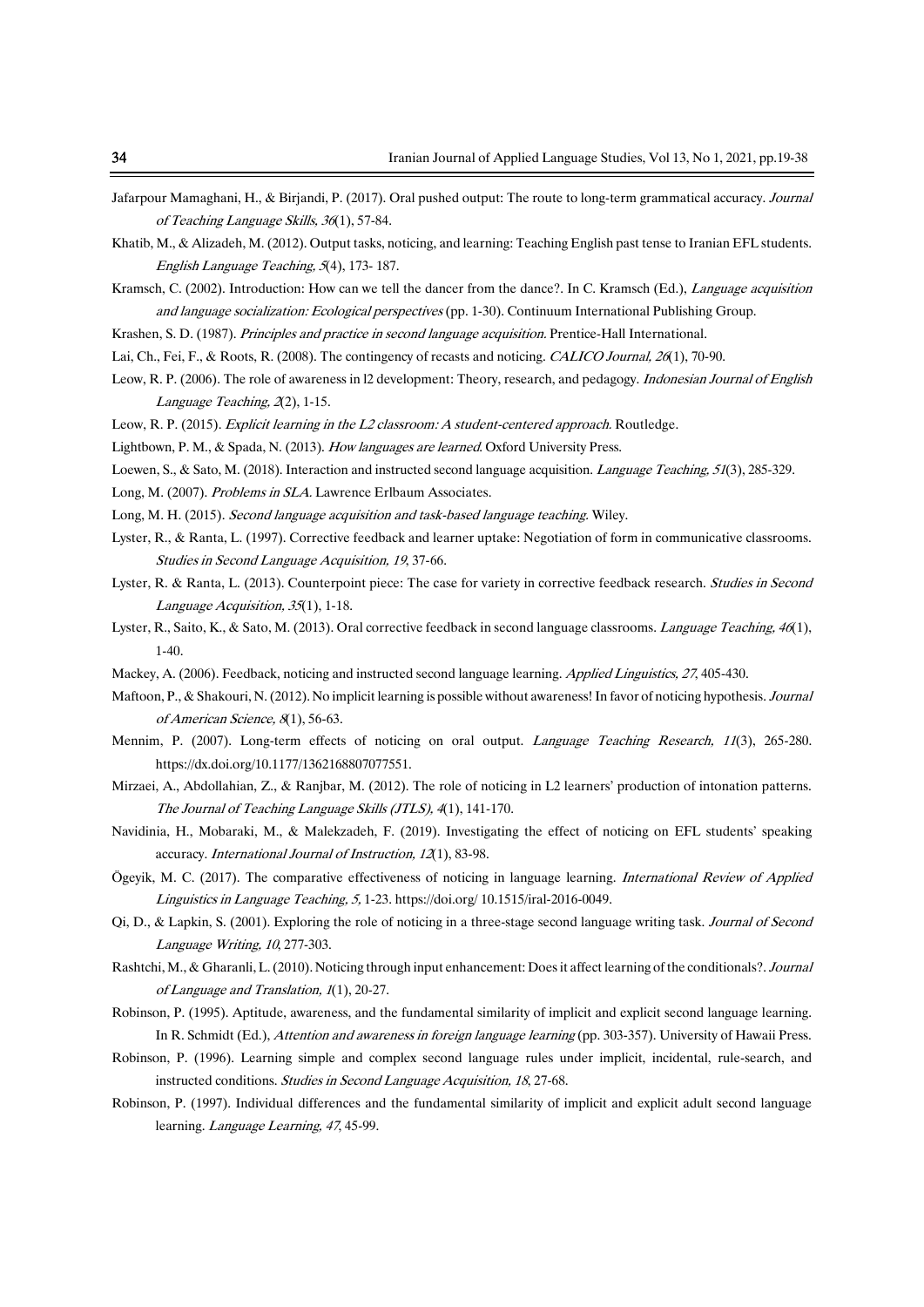- Robinson, P. (2003). Attention and memory during SLA. In C. J. Doughty & M. Long (Eds.), The handbook of second language acquisition (pp. 631-678). Blackwell Publishing.
- Rosa, E., & Leow, R. P. (2004). Awareness, different learning conditions, and second language development. Applied Psycholinguistics,25,269-292.
- Rosa, E., & O'Neill, M. D. (1999). Explicitness, intake, and the issue of awareness: Another piece to the puzzle. Studies in Second Language Acquisition, 29, 67-100.
- Schmidt, R. (1990). The role of consciousness in second language learning. Applied Linguistics, 11, 129-158.
- Schmidt, R. (1993). Awareness and second language acquisition. Annual Review of Applied Linguistics, 13, 206-226.
- Schmidt, R. (1994). Implicit learning and the cognitive unconscious: Of artificial grammars and SLA. In N. Ellis (Ed.), *Implicit* and explicit learning of languages (pp. 165-209). Academic Press.
- Schmidt, R. (1995). Consciousness and foreign language learning: A tutorial on the role of attention and awareness in learning. In R. Schmidt (Ed.), Attention and awareness in foreign language learning (pp. 1-63). University of Hawaii Press.
- Schmidt, R. (2001). Attention. In P. Robinson (Ed.), *Cognition and second language instruction (pp.* 3-32). CUP.
- Schmidt, R. (2010). Attention, awareness, and individual differences in language learning. In W. M. Chan, S. Chi, K. N. Cin, J. Istanto, M. Nagami, J. W. Sew, T. Suthiwan, & I. Walker, *Proceedings of CLaSIC*(pp. 721-737). National University of Singapore, Centre for Language Studies.
- Seong, M-H. (2009). Strategies making language features noticeable in English language teaching. Journal of Pan-Pacific Association of Applied Linguistics, 13(1), 113-126.
- Shabani, M. B., Malmir, A., & Arjmand, F. (2018). The contribution of lexical, grammatical, and propositional knowledge preparation to L2 listening comprehension. The Iranian Journal of Applied Language Studies,  $10(2)$ , 175–208.
- Sheen, Y. (2004). Corrective feedback and learner uptake in communicative classrooms across instructional settings. Language Teaching Research, 8(3), 263-300.
- Smith, B. (2010). Employing eye-tracking technology in researching the effectiveness of recasts in CMC. In F. M. Hult (Ed.), Directions and prospects for educational linguistics (pp. 79-98). Springer.
- Thi, N., & Nhung, P. (2020). Noticing Hypothesis in second language acquisition. *IOSR Journal of Humanities and Social* Science (IOSR-JHSS), 25(6), 26-30.
- Tomlin, R.S., & Villa, V. (1994). Attention in cognitive science and second language acquisition. Studies in Second Language Acquisition,16,183-203.
- Truscott, J. (1998). Noticing in second language acquisition: A critical review. Second Language Research, 14, 103-135.
- Tudor, I. (2003). Learning to live with complexity: Towards an ecological perspective on language teaching. System, 3(1), 1-12.
- Van Lier, L. (1994). Forks and hope: Pursuing understanding in different ways. Applied Linguistics, 15, 328-46.
- Van Lier, L. (1996). Interaction in the language curriculum: Awareness, autonomy and authenticity. Longman.
- VanLier,L.(2000).Frominputtoaffordance:Social-interactivelearningfromanecologicalperspective.InJ.P.Lantolf(Ed.), Sociocultural theory and second language learning: Recent advances (pp. 245-259). Oxford University Press.
- Van Lier, L. (2004). The ecology and semiotics of language learning: A sociocultural perspective. Kluwer Academic.
- Vygotsky, L. (1962). Thought and language. MIT Press.
- Wen, Q.F., Wang, H.M., Wang, J.Q., Zhao, C.R., & Liu, Y.P. (2010). Comparative study of critical thinking skills of Chinese college students of English major and other liberal arts majors. Foreign Language Teaching and Research, 42, 350-400.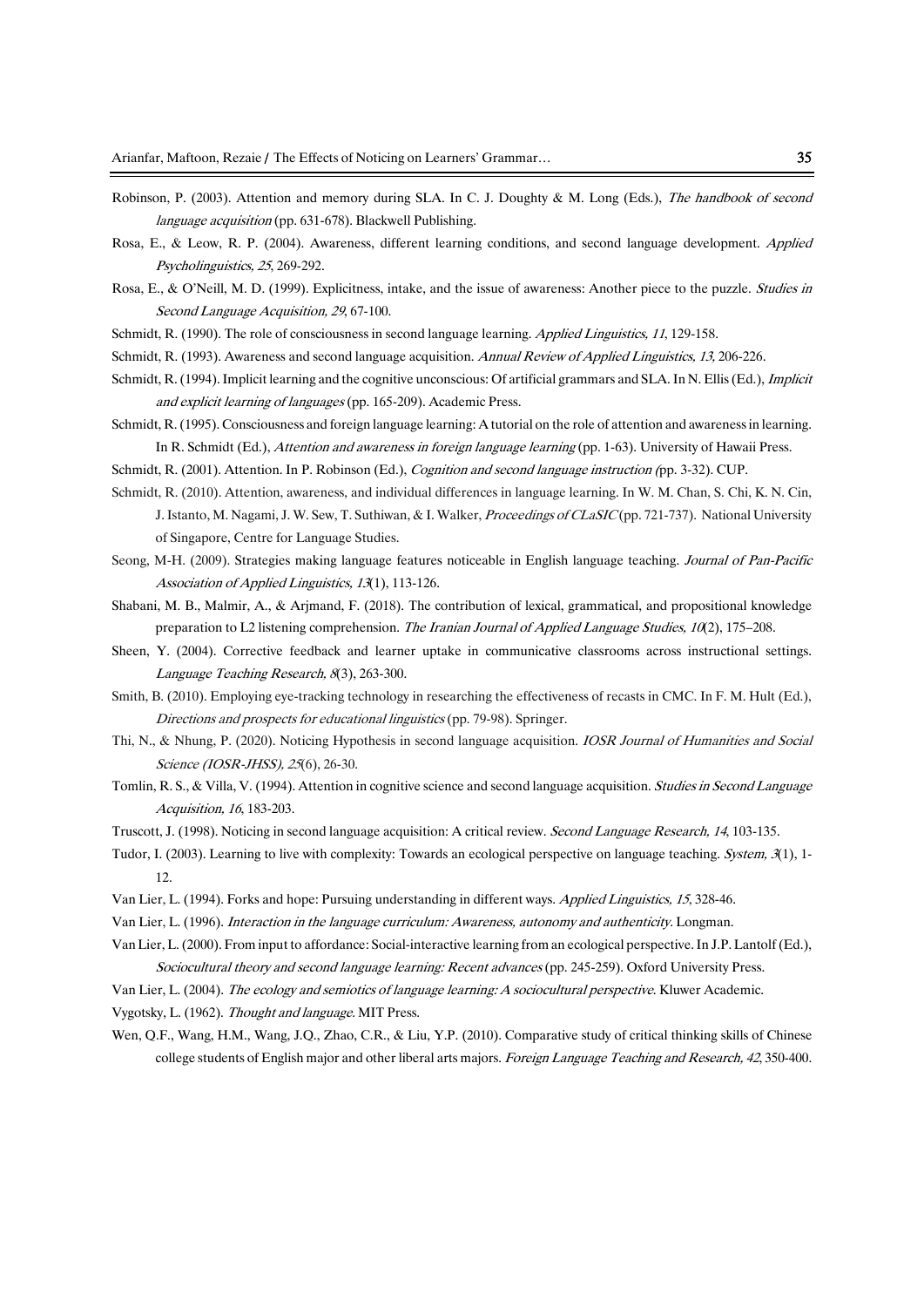# AppendixA:

 In order to assess the participants' grammatical knowledge before the treatment and evaluate the effect of teaching the structures after the treatment, a test was developed by the researcher.

- 1- How often do you have your eyes (check)…………?
- 2- IfI(live)….....…..inTehran,Iwouldbeworkingatabank.
- 3- If I have enough apples, I (bake) …......... an apple pie this afternoon.
- 4- I didn't know my friend was depressed. I wish she (tell) …………. me.
- 5- The doctor made the patient (stay) ………… in bed.
- 6- WouldyoumindifI(borrow)……….……yourcell-phone?
- 7- Ireallymustgetmyeyes(test)…………..I'msureIneedglasses.
- 8- If I (eat) ……... breakfast several hours ago, I would not be hungry now.
- 9- Iwishwe(nothave)…………..…atesttoday.
- 10- We didn't have a map, so we got (lose) ................
- 11- If the weather had been nice yesterday, we (go) .......... to the zoo.
- 12- I wish the sun (shine) …………… right now.
- 13- If it were not raining right now,  $I(go)$  ........... for a walk.
- 14- I was getting sleepy, so I had my friend (drive) ………… the car.
- 15- If I (be)……….. a bird, I would not want to live my whole life in a cage.
- 16- Did you used to (get)………..good grades in high school?
- 17- I wish he (lend) ……... me his car tomorrow.
- 18- If he were a good student, he (study) ……….. for the test yesterday.
- 19- Would you mind if I (have) …..... your phone number?
- 20- I made my brother (carry) ……….. my suitcase.
- 21- I wish that she (tell) ……... me the story tomorrow.
- 22- If she (lend) ………….. you her bike, where would you have cycled?
- 23- IgotRosa(lend)…….…mesomemoneysoIcouldgotoamovielastnight.
- 24- If I (have) ……... more time, I would do more exercises.
- 25- My friend didn't come to the meeting. I wish she (come) ……....... to the meeting.
- 26- Have you ever (throw)……....... away something really important by mistake?
- 27- You(have)……........problemsifyougetlatetoworkagain.
- 28- He doesn't talk about the exam. I wish he (talk) …...….... about it tomorrow.
- 29- The teacher (angry) …………... with you if you don't do your homework assignments.
- 30- I had problem (find) ………….. his house.
- 31- Thisrug(make)……….…..bymyaunt.
- 32- I wish I (go) ……........ shopping yesterday.
- 33- I spilled some tomato sauce on my coat. I need to get my coat (clean) ............
- 34- Where would you go if you (want) ……….. to borrow a book.
- 35- My friend had her house (paint) ……………..
- 36- Peeling onions always makes me (cry) ................
- 37- I can't go with you today, but I wish (go) ………….